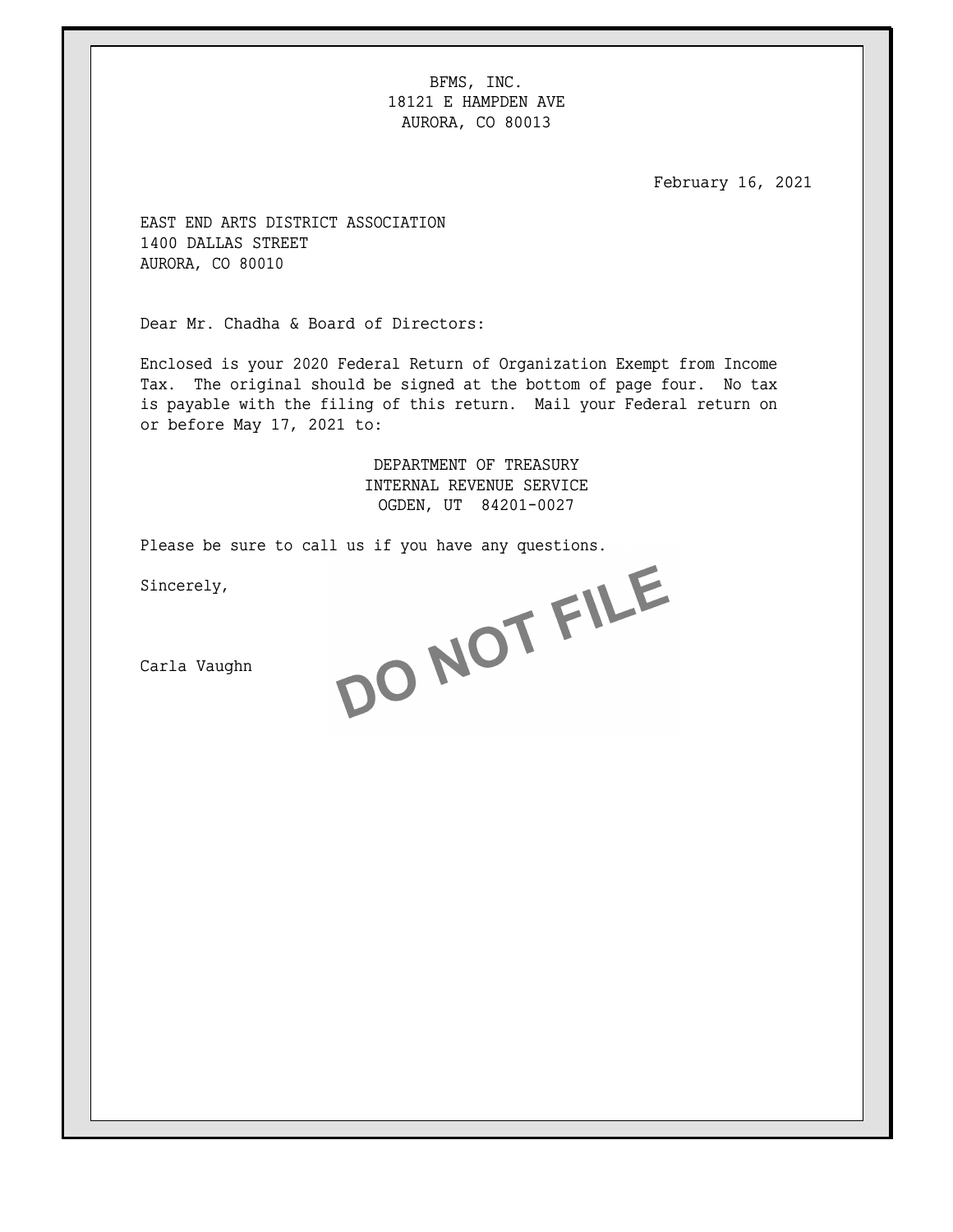# **2020 Federal Exempt Organization Tax Summary (EZ) Page 1**

## **EAST END ARTS DISTRICT ASSOCIATION 27-2296673**

| <b>FORM 990-EZ REVENUE</b>         | 2,841<br>120<br>31,262<br>2,974            |
|------------------------------------|--------------------------------------------|
|                                    | 37,197                                     |
| <b>EXPENSES</b>                    | 4,950<br>15,044<br>13,343<br>156<br>40,214 |
|                                    | 73,707                                     |
| <b>NET ASSETS OR FUND BALANCES</b> | $-36,510$<br>$-36,510$                     |

DO NOT FILE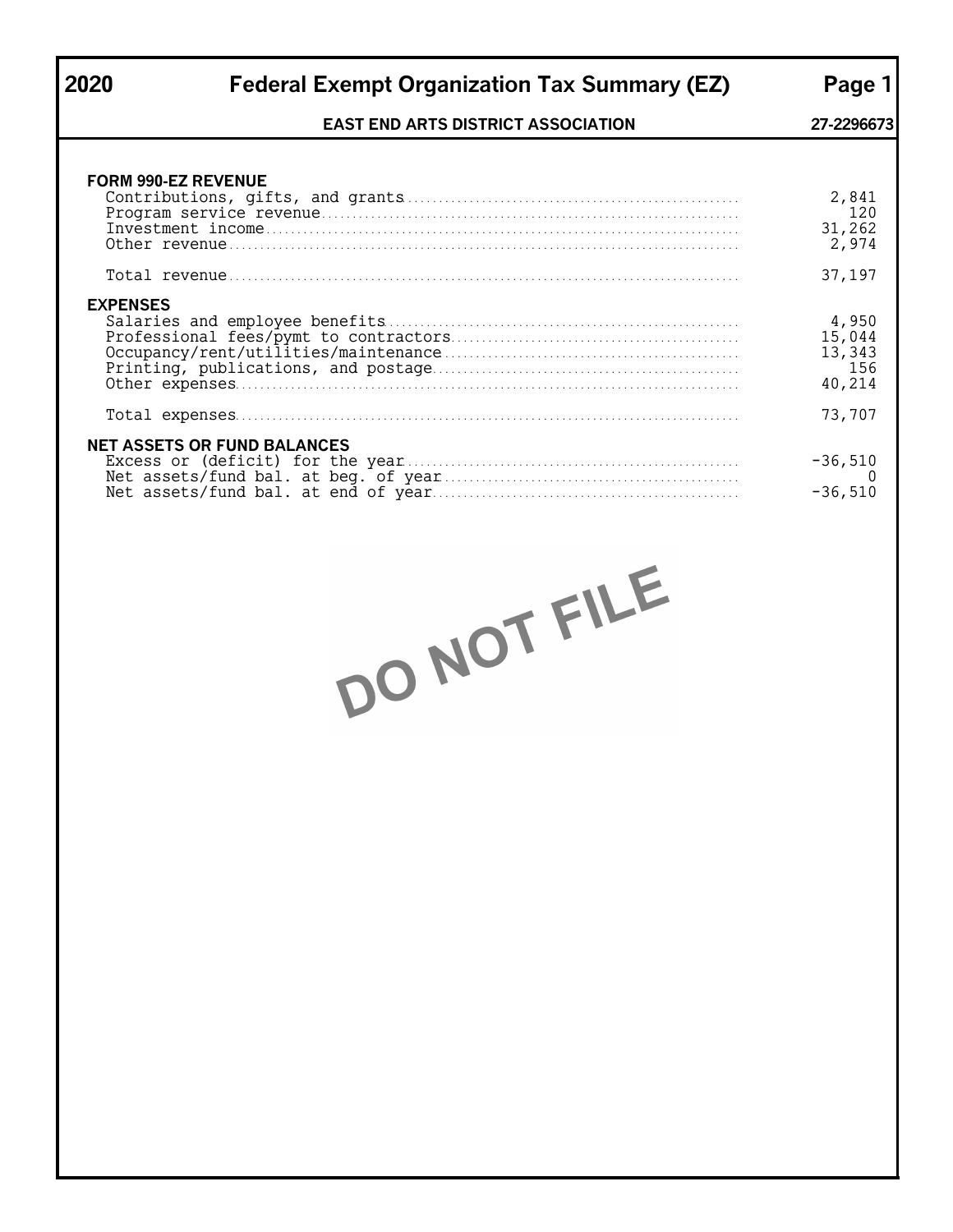# **2020 General Information Page 1**

## **EAST END ARTS DISTRICT ASSOCIATION 27-2296673**

## **Forms needed for this return**

Federal: 990-EZ, Sch A, Sch O

**Carryovers to 2021**

None

DO NOT FILE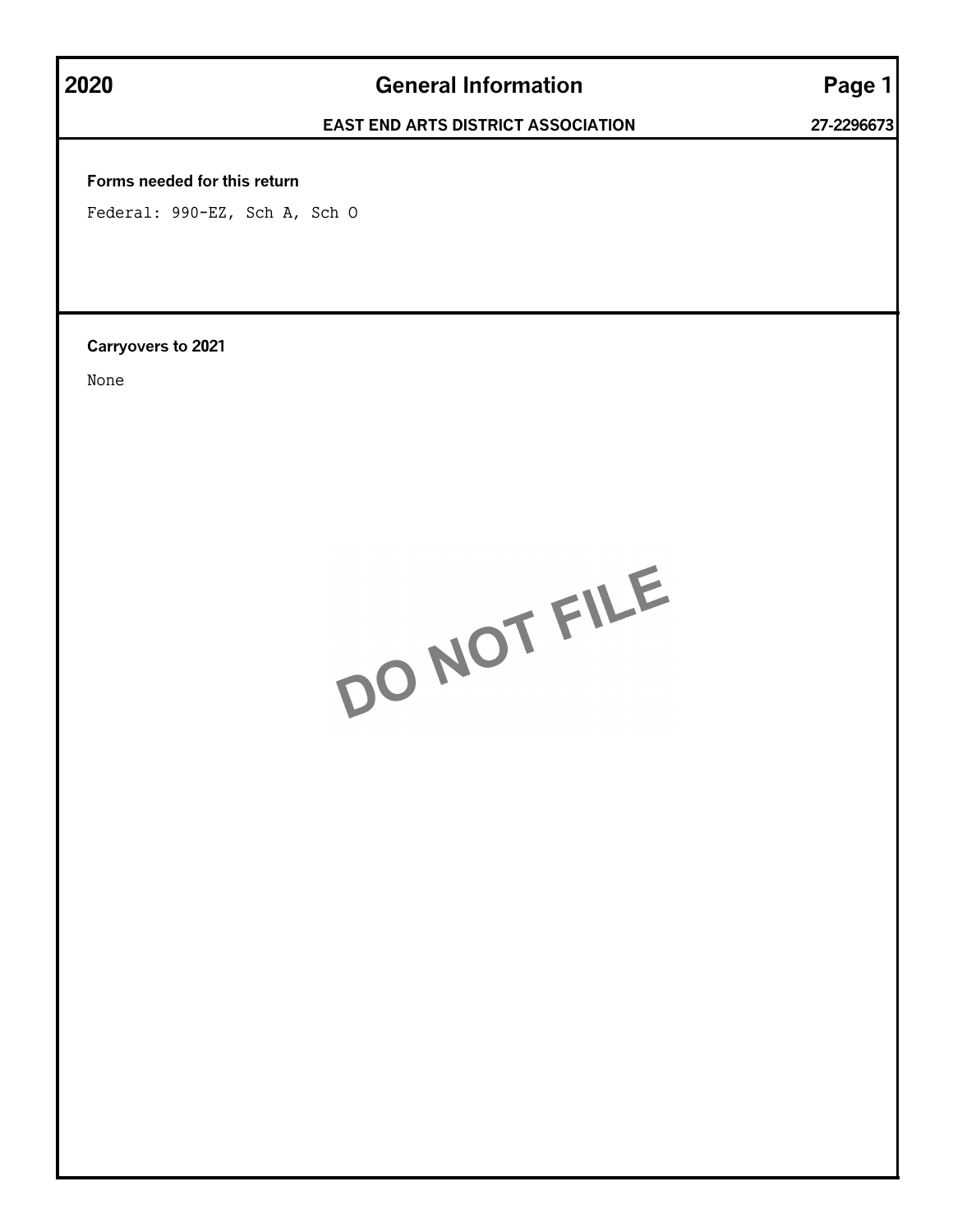| v.<br>۰,<br>×<br>٠ |
|--------------------|
|--------------------|

# **2020 Federal Worksheets Page 1**

# **EAST END ARTS DISTRICT ASSOCIATION 27-2296673**

| <b>Rental Income Worksheet</b><br><b>Form 990</b> |         |
|---------------------------------------------------|---------|
| <b>Artist Studio Rentals</b><br>Expenses          | 31,262. |
|                                                   |         |
| Net Rental Income or Loss \$                      | 31,262  |

DO NOT FILE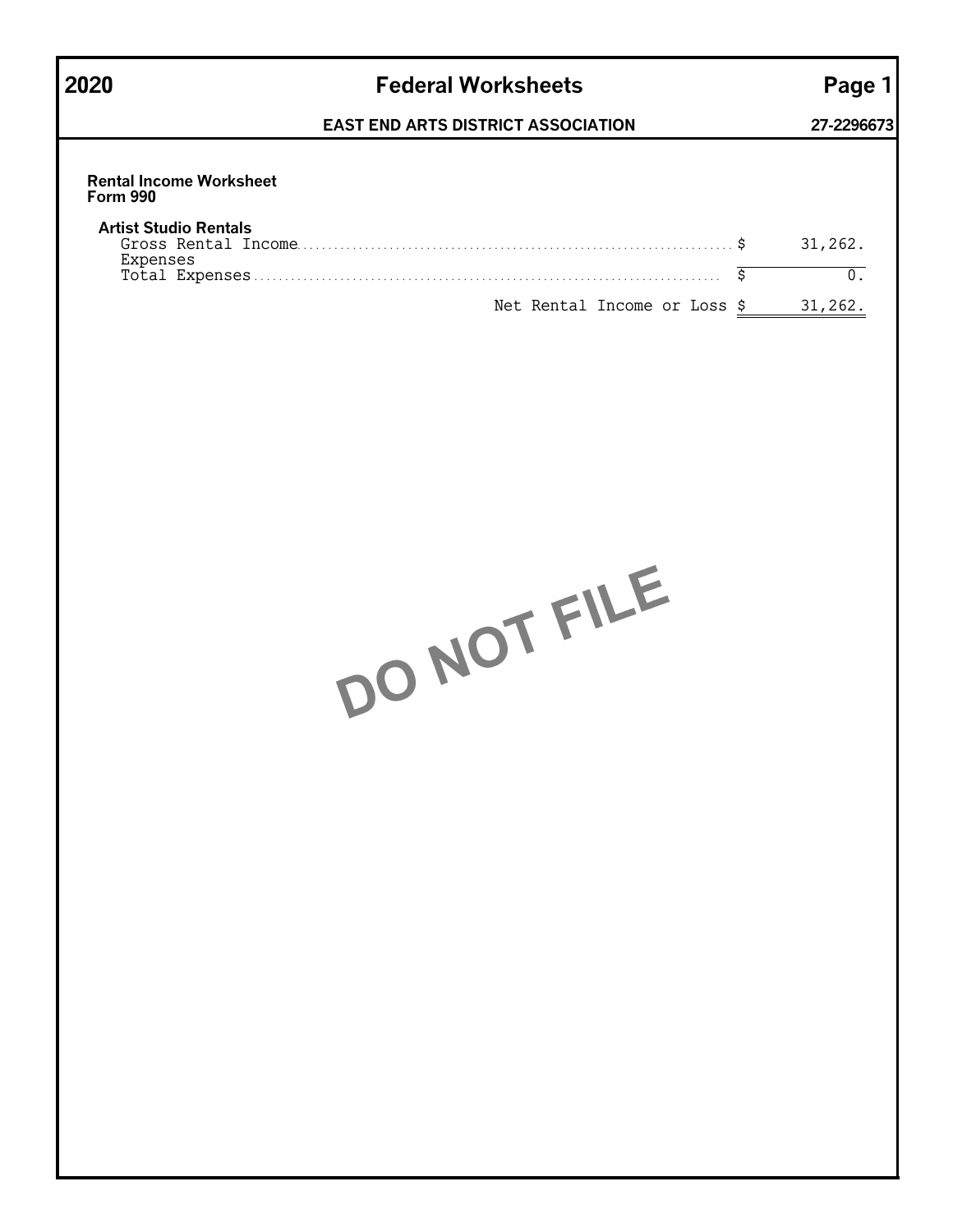| <b>Short Form</b><br><b>Return of Organization Exempt From Income Tax</b><br>Form $990$ -EZ<br>Under section 501(c), 527, or 4947(a)(1) of the Internal Revenue Code<br>(except private foundations)<br>► Do not enter social security numbers on this form, as it may be made public.<br>Department of the Treasury<br>► Go to www.irs.gov/Form990EZ for instructions and the latest information.<br>Internal Revenue Service |                                                                                                                                                                                                                                          |                                                        |                                                                      | OMB No. 1545-0047<br>2020<br><b>Open to Public</b><br>Inspection                         |
|--------------------------------------------------------------------------------------------------------------------------------------------------------------------------------------------------------------------------------------------------------------------------------------------------------------------------------------------------------------------------------------------------------------------------------|------------------------------------------------------------------------------------------------------------------------------------------------------------------------------------------------------------------------------------------|--------------------------------------------------------|----------------------------------------------------------------------|------------------------------------------------------------------------------------------|
|                                                                                                                                                                                                                                                                                                                                                                                                                                | For the 2020 calendar year, or tax year beginning                                                                                                                                                                                        | , 2020, and ending                                     |                                                                      |                                                                                          |
| C<br>в<br>Check if applicable:<br>Address change<br>Name change<br>Initial return<br>Final return/terminated<br>Amended return<br>Application pending                                                                                                                                                                                                                                                                          | END ARTS DISTRICT ASSOCIATION<br>EAST<br>1400 DALLAS STREET<br>AURORA, CO 80010                                                                                                                                                          |                                                        | Telephone number<br>E<br><b>Number</b>                               | <b>Employer identification number</b><br>27-2296673<br>(303) 344-2223<br>Group Exemption |
| Accounting Method:<br>G<br>Website: $\blacktriangleright$<br>N/A<br>Tax-exempt status (check only one) —                                                                                                                                                                                                                                                                                                                       | $\overline{X}$ Cash<br>Other (specify) $\blacktriangleright$<br>Accrual<br>$X = 501(c)(3)$<br>$501(c)$ (                                                                                                                                 | 527<br>$4947(a)(1)$ or<br>$\triangleleft$ (insert no.) | H<br>required to attach Schedule B<br>(Form 990, 990-EZ, or 990-PF). | Check $\blacktriangleright \boxed{X}$ if the organization is <b>not</b>                  |
| ĸ<br>Form of organization:                                                                                                                                                                                                                                                                                                                                                                                                     | Corporation<br>Trust<br>Add lines 5b, 6c, and 7b to line 9 to determine gross receipts. If gross receipts are \$200,000 or more, or if total<br>assets (Part II, column (B)) are \$500,000 or more, file Form 990 instead of Form 990-EZ | Other<br>Association                                   | ►Ŝ                                                                   | 37.19                                                                                    |

**Dr more, or if total** assets (Part II, column (B)) are \$500,000 or more, file Form 990 instead of Form 990-EZ …………………… ► \$ 37,197. **Part I Revenue, Expenses, and Changes in Net Assets or Fund Balances** (see the instructions for Part I) Check if the organization used Schedule O to respond to any question in this Part I. . . . . . . . . . . . . . . . . . . . . . . . . . . . . . . . . . . . . . . . . . . . X **1** Contributions, gifts, grants, and similar amounts received. . . . . . . . . . . . . . . . . . . . . . . . . . . . . . . . . . . . . . . . . . . . . **1** 2,841. **2** Program service revenue including government fees and contracts. . . . . . . . . . . . . . . . . . . . . . . . . . . . . . . . . . . . **2** 120. **3** Membership dues and assessments. . . . . . . . . . . . . . . . . . . . . . . . . . . . . . . . . . . . . . . . . . . . . . . . . . . . . . . . . . . . . . . . . **3 4** Investment income. . . . . . . . . . . . . . . . . . . . . . . . . . . . . . . . . . . . . . . . . . . . . . . . . . . . . . . . . . . . . . . . . . . . . . . . . . . . . . . . . **4** 31,262. **5 a** Gross amount from sale of assets other than inventory . . . . . . . . . . . . . . . . . . . . **5 a b** Less: cost or other basis and sales expenses . . . . . . . . . . . . . . . . . . . . . . . . . . . . . **5 b c** Gain or (loss) from sale of assets other than inventory (subtract line 5b from line 5a). . . . . . . . . . . . . . . . . . . . . . . . . . . . . . . . . . . . **5 c 6** Gaming and fundraising events: Revenue **a** Gross income from gaming (attach Schedule G if greater than \$15,000) . . . . **6 a b** Gross income from fundraising events (not including  $\frac{1}{2}$  of contributions from fundraising events reported on line 1) (attach Schedule G if the sum of such gross income and contributions exceeds \$15,000) . . . . . . . . . . . . . . . . . **6 b c** Less: direct expenses from gaming and fundraising events. . . . . . . . . . . . . . . . . **6 c d** Net income or (loss) from gaming and fundraising events (add lines 6a and 6b and subtract line 6c). . . . . . . . . . . . . . . . . . . . . . . . . . . . . . . . . . . . . . . . . . . . . . . . . . . . . . . . . . . . . . . . . . . . . . . . . . . . . **6 d 7 a** Gross sales of inventory, less returns and allowances . . . . . . . . . . . . . . . . . . . . . **7 a b** Less: cost of goods sold. . . . . . . . . . . . . . . . . . . . . . . . . . . . . . . . . . . . . . . . . . . . . . . . . **7 b c** Gross profit or (loss) from sales of inventory (subtract line 7b from line 7a). . . . . . . . . . . . . . . . . . . . . . . . . . . . **7 c** See Schedule O**8** Other revenue (describe in Schedule O). . . . . . . . . . . . . . . . . . . . . . . . . . . . . . . . . . . . . . . . . . . . . . . . . . . . . . . . . . . . . **8** 2,974. **9 Total revenue.** Add lines 1, 2, 3, 4, 5c, 6d, 7c, and 8. . . . . . . . . . . . . . . . . . . . . . . . . . . . . . . . . . . . . . . . . . . . . . . . G **9** 37,197. **10** Grants and similar amounts paid (list in Schedule O). . . . . . . . . . . . . . . . . . . . . . . . . . . . . . . . . . . . . . . . . . . . . . . . . **10 11** Benefits paid to or for members. . . . . . . . . . . . . . . . . . . . . . . . . . . . . . . . . . . . . . . . . . . . . . . . . . . . . . . . . . . . . . . . . . . . . **11 12** Salaries, other compensation, and employee benefits . . . . . . . . . . . . . . . . . . . . . . . . . . . . . . . . . . . . . . . . . . . . . . . . **12** 4,950. Expenses **13** Professional fees and other payments to independent contractors. . . . . . . . . . . . . . . . . . . . . . . . . . . . . . . . . . . . . **13** 15,044. **14** Occupancy, rent, utilities, and maintenance. . . . . . . . . . . . . . . . . . . . . . . . . . . . . . . . . . . . . . . . . . . . . . . . . . . . . . . . . . **14** 13,343. **15** Printing, publications, postage, and shipping. . . . . . . . . . . . . . . . . . . . . . . . . . . . . . . . . . . . . . . . . . . . . . . . . . . . . . . . . **15** 156. **16** Other expenses (describe in Schedule O). . . . . . . . . . . . . . . . . . . . . . . . . . . . . . . . . . . . . . . . . . . . . . . . . . . . . . . . . . . . **16** See Schedule O 40,214. **17 Total expenses.** Add lines 10 through 16 . . . . . . . . . . . . . . . . . . . . . . . . . . . . . . . . . . . . . . . . . . . . . . . . . . . . . . . . . . . G **17** 73,707. **18** Excess or (deficit) for the year (subtract line 17 from line 9). . . . . . . . . . . . . . . . . . . . . . . . . . . . . . . . . . . . . . . . . . . **18** -36,510. **Net Assets 19** Net assets or fund balances at beginning of year (from line 27, column (A)) (must agree with end-of-year figure reported on prior year's return). . . . . . . . . . . . . . . . . . . . . . . . . . . . . . . . . . . . . . . . . . . . . . . . . . . . . . . . . . . . . . . . **19**  $\Omega$ . **20** Other changes in net assets or fund balances (explain in Schedule O). . . . . . . . . . . . . . . . . . . . . . . . . . . . . . . . . **20 21** Net assets or fund balances at end of year. Combine lines 18 through 20. . . . . . . . . . . . . . . . . . . . . . . . . . . . . G **21** -36,510.

**BAA For Paperwork Reduction Act Notice, see the separate instructions. The set of the separate instructions.** Form 990-EZ (2020)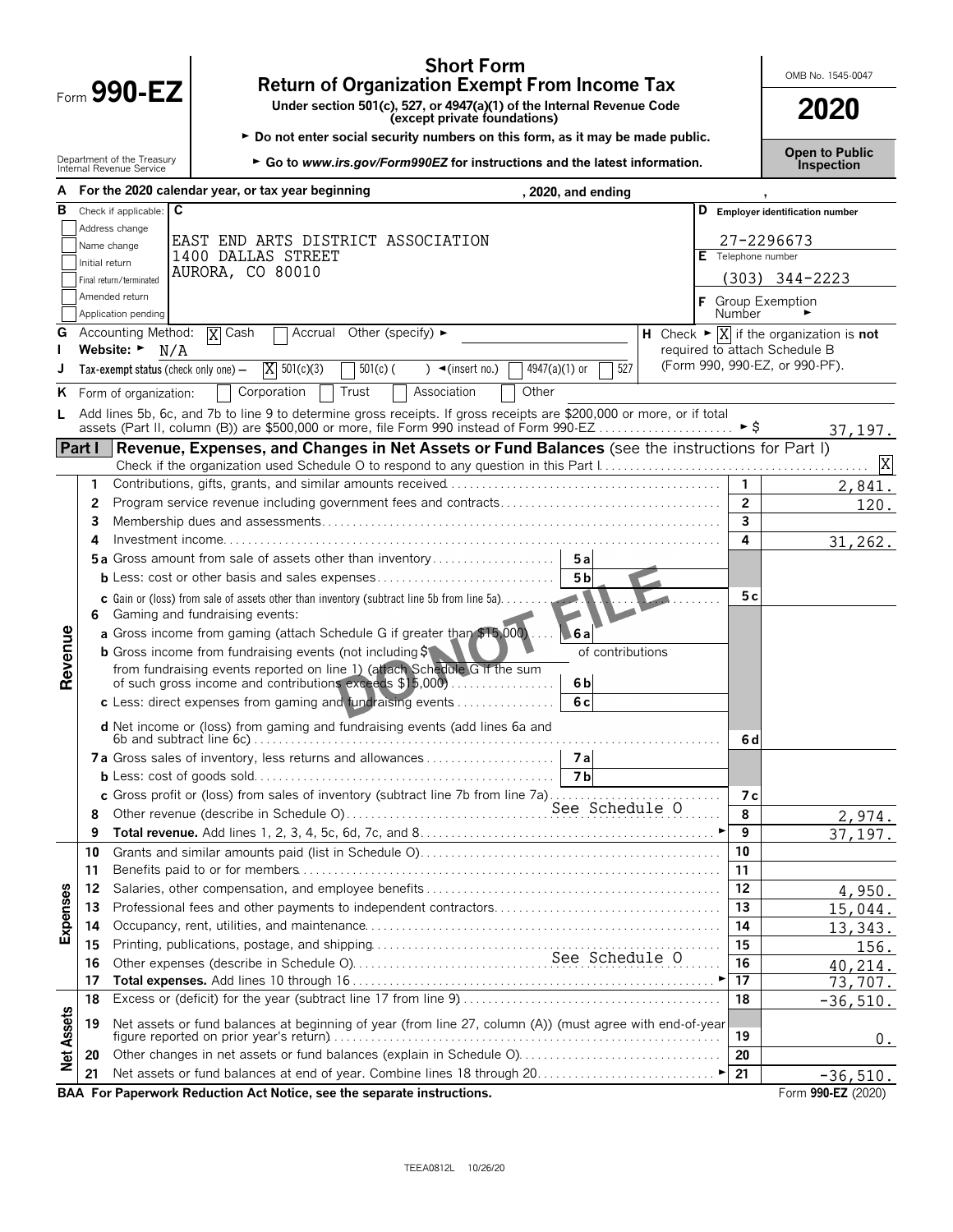|            | Form 990-EZ (2020) EAST END ARTS DISTRICT ASSOCIATION                                                                                                                                                                                                                                                                          |                                                                                                                                                                       |                                                                                  |                                                   |                 | Page 2<br>27-2296673      |
|------------|--------------------------------------------------------------------------------------------------------------------------------------------------------------------------------------------------------------------------------------------------------------------------------------------------------------------------------|-----------------------------------------------------------------------------------------------------------------------------------------------------------------------|----------------------------------------------------------------------------------|---------------------------------------------------|-----------------|---------------------------|
|            | <b>Part II   Balance Sheets</b> (see the instructions for Part II)                                                                                                                                                                                                                                                             |                                                                                                                                                                       |                                                                                  |                                                   |                 |                           |
|            |                                                                                                                                                                                                                                                                                                                                |                                                                                                                                                                       |                                                                                  | (A) Beginning of year                             |                 | (B) End of year           |
| 22         |                                                                                                                                                                                                                                                                                                                                |                                                                                                                                                                       |                                                                                  | 28,892.                                           | 22              |                           |
| 23         |                                                                                                                                                                                                                                                                                                                                |                                                                                                                                                                       |                                                                                  |                                                   | 23              | 20,469.                   |
| 24         |                                                                                                                                                                                                                                                                                                                                |                                                                                                                                                                       |                                                                                  |                                                   | 24              |                           |
| 25         |                                                                                                                                                                                                                                                                                                                                |                                                                                                                                                                       |                                                                                  | 28,892.                                           | 25              | 20,469.                   |
| 26         |                                                                                                                                                                                                                                                                                                                                |                                                                                                                                                                       |                                                                                  | 0.                                                | 26              | 0.                        |
|            | 27 Net assets or fund balances (line 27 of column (B) must agree with line 21)                                                                                                                                                                                                                                                 |                                                                                                                                                                       |                                                                                  | 0.                                                | 27              | $0$ .                     |
|            | <b>Part III</b> Statement of Program Service Accomplishments (see the instructions for Part III)                                                                                                                                                                                                                               |                                                                                                                                                                       |                                                                                  |                                                   |                 | <b>Expenses</b>           |
|            |                                                                                                                                                                                                                                                                                                                                |                                                                                                                                                                       |                                                                                  |                                                   |                 | (Required for section 501 |
|            | What is the organization's primary exempt purpose? See Schedule O                                                                                                                                                                                                                                                              |                                                                                                                                                                       |                                                                                  |                                                   |                 | $(c)(3)$ and 501 $(c)(4)$ |
|            |                                                                                                                                                                                                                                                                                                                                |                                                                                                                                                                       |                                                                                  |                                                   |                 | organizations; optional   |
|            | Describe the organization's program service accomplishments for each of its three largest program services, as<br>measured by expenses. In a clear and concise manner, describe the services provided, the number of persons<br>bene                                                                                           |                                                                                                                                                                       |                                                                                  |                                                   |                 | for others.)              |
| 28         | ART GALLERY AND PERFORMACE SPACE, ARTIST STUDIOS. OPERATE AND                                                                                                                                                                                                                                                                  |                                                                                                                                                                       |                                                                                  |                                                   |                 |                           |
|            | MAINTAIN A BUILDING WITH GALLERY, PERFOMRANCE SPACE AND ARTIST                                                                                                                                                                                                                                                                 |                                                                                                                                                                       |                                                                                  |                                                   |                 |                           |
|            |                                                                                                                                                                                                                                                                                                                                |                                                                                                                                                                       |                                                                                  |                                                   |                 |                           |
|            | STUDIOS.<br>(Grants $\frac{1}{2}$                                                                                                                                                                                                                                                                                              | $\overline{2,506.}$ ) If this amount includes foreign grants, check here $\overline{2,506.}$ ) If this amount includes foreign grants, check here $\overline{2,506.}$ |                                                                                  |                                                   | 28 a            |                           |
| 29         |                                                                                                                                                                                                                                                                                                                                |                                                                                                                                                                       |                                                                                  |                                                   |                 | 73,706.                   |
|            |                                                                                                                                                                                                                                                                                                                                |                                                                                                                                                                       |                                                                                  |                                                   |                 |                           |
|            |                                                                                                                                                                                                                                                                                                                                |                                                                                                                                                                       |                                                                                  |                                                   |                 |                           |
|            | $\frac{1}{\text{Gramts}}$ $\frac{1}{\text{S}}$ – – – – –                                                                                                                                                                                                                                                                       | ) If this amount includes foreign grants, check here                                                                                                                  |                                                                                  |                                                   | 29a             |                           |
| 30         |                                                                                                                                                                                                                                                                                                                                |                                                                                                                                                                       |                                                                                  |                                                   |                 |                           |
|            |                                                                                                                                                                                                                                                                                                                                |                                                                                                                                                                       |                                                                                  |                                                   |                 |                           |
|            |                                                                                                                                                                                                                                                                                                                                |                                                                                                                                                                       |                                                                                  |                                                   |                 |                           |
|            | $\overline{G}$ Grants $\overline{S}$                                                                                                                                                                                                                                                                                           | ) If this amount includes foreign grants, check here $\ldots$                                                                                                         |                                                                                  |                                                   |                 |                           |
|            |                                                                                                                                                                                                                                                                                                                                |                                                                                                                                                                       |                                                                                  |                                                   | 30a             |                           |
| 31         |                                                                                                                                                                                                                                                                                                                                |                                                                                                                                                                       |                                                                                  |                                                   |                 |                           |
|            | (Grants \$                                                                                                                                                                                                                                                                                                                     | ) If this amount includes foreign grants, check here ▶                                                                                                                |                                                                                  |                                                   | 31a             |                           |
| 32.        |                                                                                                                                                                                                                                                                                                                                |                                                                                                                                                                       |                                                                                  |                                                   | $\overline{32}$ | 73,706.                   |
|            | Part IV   List of Officers, Directors, Trustees, and Key Employees (list each one even if not compensated - see the instructions for Part IV)<br>Check if the organization used Schedule O to respond to any question in this Part V. New Check if the organization used Schedule O to respond to any question in this Part V. |                                                                                                                                                                       |                                                                                  |                                                   |                 |                           |
|            |                                                                                                                                                                                                                                                                                                                                |                                                                                                                                                                       |                                                                                  |                                                   |                 |                           |
|            | (a) Name and title                                                                                                                                                                                                                                                                                                             | (b) Average hours per<br>week devoted to                                                                                                                              | (c) Reportable compensation<br>(Forms W-2/1099-MISC)<br>(if not paid, enter -0-) | (d) Health benefits,<br>contributions to employee |                 | (e) Estimated amount of   |
|            |                                                                                                                                                                                                                                                                                                                                | position                                                                                                                                                              |                                                                                  | benefit plans, and deferred<br>compensation       |                 | other compensation        |
|            | STEPHANIE HANCOCK                                                                                                                                                                                                                                                                                                              |                                                                                                                                                                       |                                                                                  |                                                   |                 |                           |
|            | President                                                                                                                                                                                                                                                                                                                      | 5                                                                                                                                                                     |                                                                                  | 0.                                                | 0.              | 0.                        |
|            | <b>LAURA PAULICK</b>                                                                                                                                                                                                                                                                                                           |                                                                                                                                                                       |                                                                                  |                                                   |                 |                           |
|            | Secretary                                                                                                                                                                                                                                                                                                                      |                                                                                                                                                                       |                                                                                  | 0.                                                | 0.              | 0.                        |
|            | <b>JAIDEEP CHADHA</b>                                                                                                                                                                                                                                                                                                          |                                                                                                                                                                       |                                                                                  |                                                   |                 |                           |
|            | Treasurer                                                                                                                                                                                                                                                                                                                      | 3                                                                                                                                                                     |                                                                                  | $0$ .                                             | 0.              | 0.                        |
|            | TOM HARRISON                                                                                                                                                                                                                                                                                                                   |                                                                                                                                                                       |                                                                                  |                                                   |                 |                           |
|            | Vice President                                                                                                                                                                                                                                                                                                                 | 15                                                                                                                                                                    |                                                                                  | 0.                                                | 0.              | 0.                        |
|            | Kena Peterson                                                                                                                                                                                                                                                                                                                  |                                                                                                                                                                       |                                                                                  |                                                   |                 |                           |
|            | Director                                                                                                                                                                                                                                                                                                                       | 5                                                                                                                                                                     | 300.                                                                             |                                                   | 0.              | 0.                        |
|            | <b>BLISS COLEMAN</b>                                                                                                                                                                                                                                                                                                           |                                                                                                                                                                       |                                                                                  |                                                   |                 |                           |
|            | Director                                                                                                                                                                                                                                                                                                                       | 15                                                                                                                                                                    |                                                                                  | 0.                                                | 0.              | 0.                        |
|            |                                                                                                                                                                                                                                                                                                                                |                                                                                                                                                                       |                                                                                  |                                                   |                 |                           |
|            |                                                                                                                                                                                                                                                                                                                                |                                                                                                                                                                       |                                                                                  |                                                   |                 |                           |
|            |                                                                                                                                                                                                                                                                                                                                |                                                                                                                                                                       |                                                                                  |                                                   |                 |                           |
|            |                                                                                                                                                                                                                                                                                                                                |                                                                                                                                                                       |                                                                                  |                                                   |                 |                           |
|            |                                                                                                                                                                                                                                                                                                                                |                                                                                                                                                                       |                                                                                  |                                                   |                 |                           |
|            |                                                                                                                                                                                                                                                                                                                                |                                                                                                                                                                       |                                                                                  |                                                   |                 |                           |
|            |                                                                                                                                                                                                                                                                                                                                |                                                                                                                                                                       |                                                                                  |                                                   |                 |                           |
|            |                                                                                                                                                                                                                                                                                                                                |                                                                                                                                                                       |                                                                                  |                                                   |                 |                           |
|            |                                                                                                                                                                                                                                                                                                                                |                                                                                                                                                                       |                                                                                  |                                                   |                 |                           |
|            |                                                                                                                                                                                                                                                                                                                                |                                                                                                                                                                       |                                                                                  |                                                   |                 |                           |
|            |                                                                                                                                                                                                                                                                                                                                |                                                                                                                                                                       |                                                                                  |                                                   |                 |                           |
|            |                                                                                                                                                                                                                                                                                                                                |                                                                                                                                                                       |                                                                                  |                                                   |                 |                           |
|            |                                                                                                                                                                                                                                                                                                                                |                                                                                                                                                                       |                                                                                  |                                                   |                 |                           |
|            |                                                                                                                                                                                                                                                                                                                                |                                                                                                                                                                       |                                                                                  |                                                   |                 |                           |
|            |                                                                                                                                                                                                                                                                                                                                |                                                                                                                                                                       |                                                                                  |                                                   |                 |                           |
|            |                                                                                                                                                                                                                                                                                                                                |                                                                                                                                                                       |                                                                                  |                                                   |                 |                           |
| <b>BAA</b> |                                                                                                                                                                                                                                                                                                                                | TEEA0812L 01/28/21                                                                                                                                                    |                                                                                  |                                                   |                 | Form 990-EZ (2020)        |
|            |                                                                                                                                                                                                                                                                                                                                |                                                                                                                                                                       |                                                                                  |                                                   |                 |                           |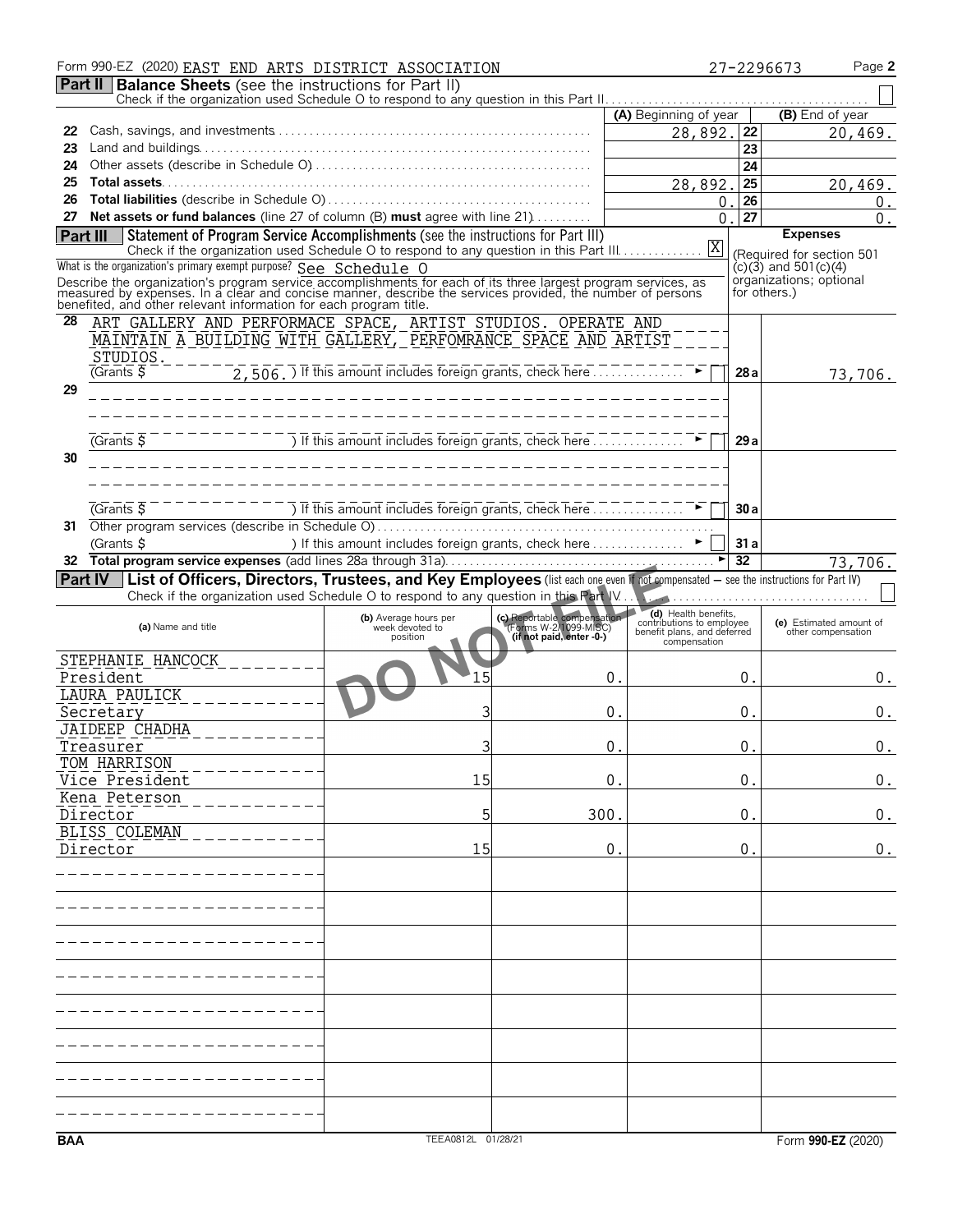|    | Form 990-EZ (2020) EAST END ARTS DISTRICT ASSOCIATION<br>27-2296673                                                                                                                                                                                                                                           |                 |            | Page 3 |
|----|---------------------------------------------------------------------------------------------------------------------------------------------------------------------------------------------------------------------------------------------------------------------------------------------------------------|-----------------|------------|--------|
|    | Part V<br><b>Other Information</b> (Note the Schedule A and personal benefit contract statement requirements in<br>the instructions for Part V.) Check if the organization used Schedule O to respond to any question in this Part V                                                                          | See Sch 0       |            |        |
| 33 | Did the organization engage in any significant activity not previously reported to the IRS?                                                                                                                                                                                                                   |                 | <b>Yes</b> | No     |
|    | If 'Yes,' provide a detailed description of each activity in Schedule O.<br>34 Were any significant changes made to the organizing or governing documents? If 'Yes,' attach a conformed copy of the amended documents if they reflect                                                                         | 33              |            | X      |
|    | 35 a Did the organization have unrelated business gross income of \$1,000 or more during the year from business activities                                                                                                                                                                                    | 34              |            | Χ      |
|    |                                                                                                                                                                                                                                                                                                               | 35 a            |            | Χ      |
|    | b If 'Yes' to line 35a, has the organization filed a Form 990-T for the year? If 'No,' provide an explanation in Schedule O.                                                                                                                                                                                  | 35 <sub>b</sub> |            |        |
|    | c Was the organization a section $501(c)(4)$ , $501(c)(5)$ , or $501(c)(6)$ organization subject to section $6033(e)$ notice,<br>reporting, and proxy tax requirements during the year? If 'Yes,' complete Schedule C, Part III                                                                               | 35c             |            | Χ      |
|    | 36 Did the organization undergo a liquidation, dissolution, termination, or significant<br>disposition of net assets during the year? If 'Yes,' complete applicable parts of Schedule N                                                                                                                       | 36              |            | Χ      |
|    | <b>37 a</b> Enter amount of political expenditures, direct or indirect, as described in the instructions. $\blacktriangleright$ <b>37 a</b><br>$\overline{0}$ .                                                                                                                                               |                 |            |        |
|    |                                                                                                                                                                                                                                                                                                               | 37 b            |            | Χ      |
|    | 38 a Did the organization borrow from, or make any loans to, any officer, director, trustee, or key employee; or were<br>any such loans made in a prior year and still outstanding at the end of the tax year covered by this return?<br><b>b</b> If 'Yes,' complete Schedule L, Part II, and enter the total | 38a             |            | Χ      |
|    | 38 b<br>0.                                                                                                                                                                                                                                                                                                    |                 |            |        |
| 39 | Section 501(c)(7) organizations. Enter:                                                                                                                                                                                                                                                                       |                 |            |        |
|    | 39a<br>$\boldsymbol{0}$ .<br><b>b</b> Gross receipts, included on line 9, for public use of club facilities<br>39 <sub>b</sub>                                                                                                                                                                                |                 |            |        |
|    | 0.                                                                                                                                                                                                                                                                                                            |                 |            |        |
|    | 40 a Section 501(c)(3) organizations. Enter amount of tax imposed on the organization during the year under:<br>section 4911 ►                                                                                                                                                                                |                 |            |        |
|    | 0. ; section 4912 $\blacktriangleright$<br>$0$ ; section 4955 ►<br>0.<br>b Section 501(c)(3), 501(c)(4), and 501(c)(29) organizations. Did the organization engage in any section 4958 excess                                                                                                                 |                 |            |        |
|    | benefit transaction during the year, or did it engage in an excess benefit transaction in a prior year that has not been<br>reported on any of its prior Forms 990 or 990-EZ? If 'Yes,' complete Schedule L, Part 1                                                                                           | 40 <sub>b</sub> |            | X      |
|    | c Section 501(c)(3), 501(c)(4), and 501(c)(29) organizations. Enter amount of tax imposed on organization<br>managers or disqualitied persons during the year under sections 4912, 4955, and 4958<br>0.                                                                                                       |                 |            |        |
|    | d Section 501(c)(3), 501(c)(4), and 501(c)(29) organizations. Enter amount of tax on line 40c reimbursed<br>0.                                                                                                                                                                                                |                 |            |        |
|    | <b>e</b> All organizations. At any time during the tax year, was the organization a party to a prohibited tax<br>shelter transaction? If 'Yes,' complete Form 8886-T                                                                                                                                          | 40 e            |            | X      |
|    | 41 List the states with which a copy of this return is filed • None                                                                                                                                                                                                                                           |                 |            |        |
|    | 42 a The organization's<br><b>JAIDEEP CHADHA</b><br>books are in care of $\blacktriangleright$<br>Telephone no. ► (303) 344-2223<br>Located at > 1400 DALLAS STREET<br>$ZIP + 4$<br>80010<br>AURORA CO                                                                                                        |                 |            |        |
|    | <b>b</b> At any time during the calendar year, did the organization have an interest in or a signature or other authority over a                                                                                                                                                                              |                 | Yes        | No     |
|    | financial account in a foreign country (such as a bank account, securities account, or other financial account)?                                                                                                                                                                                              | 42 b            |            | X.     |
|    | If 'Yes,' enter the name of the foreign country ►<br><u> 1989 - Johann Stoff, deutscher Stoffen und der Stoffen und der Stoffen und der Stoffen und der Stoffen und der</u>                                                                                                                                   |                 |            |        |
|    | See the instructions for exceptions and filing requirements for FinCEN Form 114, Report of Foreign Bank and Financial Accounts (FBAR).                                                                                                                                                                        |                 |            |        |
|    | c At any time during the calendar year, did the organization maintain an office outside the United States?                                                                                                                                                                                                    | 42 <sub>c</sub> |            | Χ      |
|    | If 'Yes,' enter the name of the foreign country ►<br><u> 1989 - Johann John Stein, markin film yn y brenin y brenin y brenin y brenin y brenin y brenin y brenin y br</u>                                                                                                                                     |                 |            |        |
|    |                                                                                                                                                                                                                                                                                                               |                 |            | N/A    |
|    |                                                                                                                                                                                                                                                                                                               |                 |            |        |

|                                                                                                                                                                                                                                        |                    |       | N/A |
|----------------------------------------------------------------------------------------------------------------------------------------------------------------------------------------------------------------------------------------|--------------------|-------|-----|
|                                                                                                                                                                                                                                        |                    | Yes l | No  |
| 44 a Did the organization maintain any donor advised funds during the year? If 'Yes,' Form 990 must be completed instead<br>of Form 990-EZ.                                                                                            | 44 a               |       |     |
| <b>b</b> Did the organization operate one or more hospital facilities during the year? If 'Yes,' Form 990 must be completed                                                                                                            | 44 b               |       |     |
| c Did the organization receive any payments for indoor tanning services during the year?                                                                                                                                               | 44 c               |       | Χ   |
| d If 'Yes' to line 44c, has the organization filed a Form 720 to report these payments?<br>$\frac{1}{2}$ if 'No,' provide an explanation in Schedule O.                                                                                | 44 d               |       |     |
|                                                                                                                                                                                                                                        | 45 a               |       |     |
| <b>b</b> Did the organization receive any payment from or engage in any transaction with a controlled entity within the meaning of section 512(b)(13)? If 'Yes,'<br>Form 990 and Schedule R may need to be completed instead of Form 9 | 45 b               |       |     |
| BAA<br>TEEA0812L 10/26/20                                                                                                                                                                                                              | Form 990-F7 (2020) |       |     |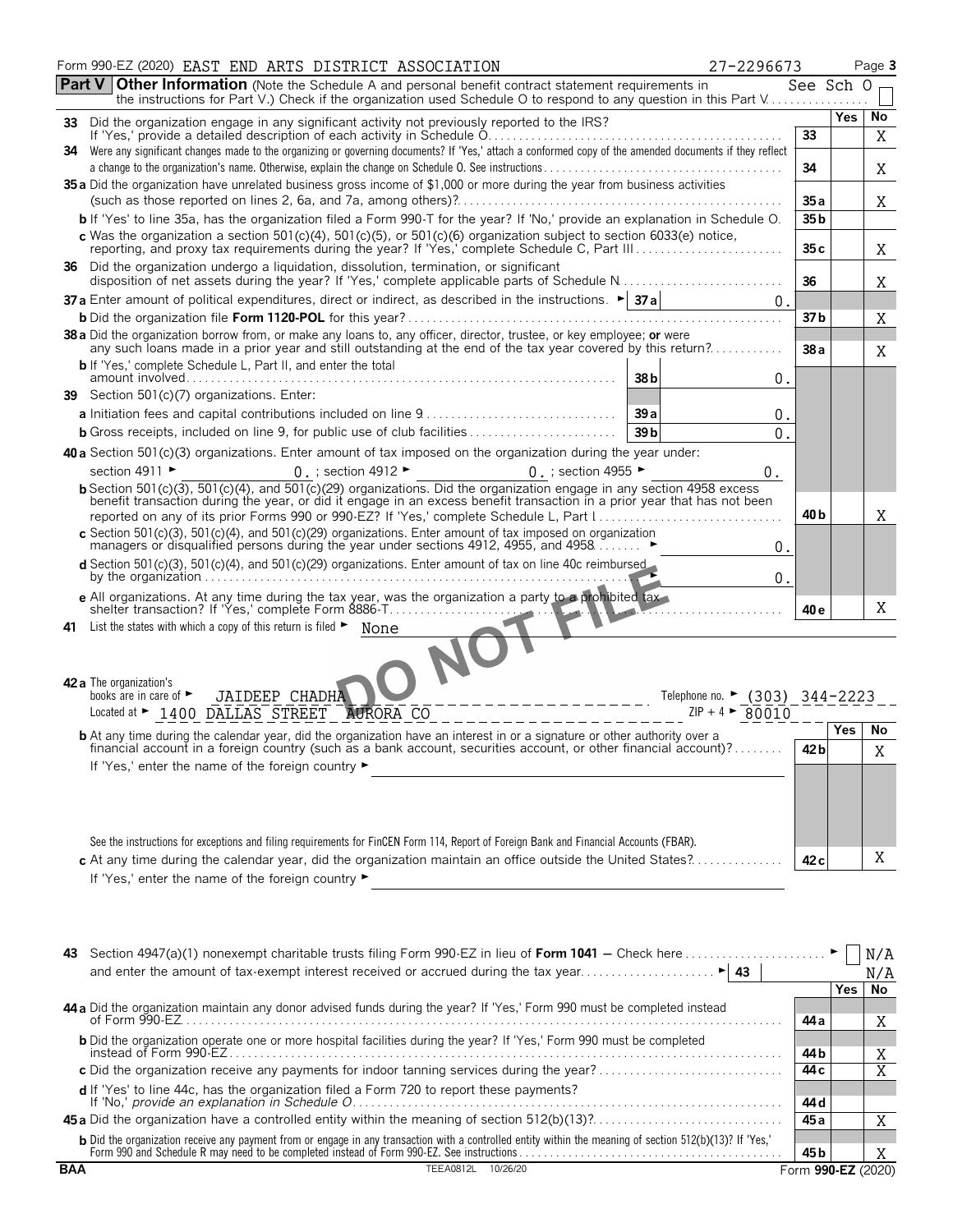|                | Form 990-EZ (2020) EAST END ARTS DISTRICT ASSOCIATION                                                                                                                                                                                                                                                                    |                                                      |                                                      |                                                                                                  | 27-2296673                                    | Page 4                                  |
|----------------|--------------------------------------------------------------------------------------------------------------------------------------------------------------------------------------------------------------------------------------------------------------------------------------------------------------------------|------------------------------------------------------|------------------------------------------------------|--------------------------------------------------------------------------------------------------|-----------------------------------------------|-----------------------------------------|
| 46             | Did the organization engage, directly or indirectly, in political campaign activities on behalf of or in opposition to                                                                                                                                                                                                   |                                                      |                                                      |                                                                                                  | 46                                            | <b>No</b><br>Yes<br>X                   |
| <b>Part VI</b> | Section 501(c)(3) Organizations Only<br>All section 501(c)(3) organizations must answer questions 47-49b and 52, and complete the tables<br>for lines 50 and $51.$                                                                                                                                                       |                                                      |                                                      |                                                                                                  |                                               |                                         |
|                | Check if the organization used Schedule O to respond to any question in this Part VI                                                                                                                                                                                                                                     |                                                      |                                                      |                                                                                                  |                                               |                                         |
| 47             | Did the organization engage in lobbying activities or have a section 501(h) election in effect during the tax year? If 'Yes,'                                                                                                                                                                                            |                                                      |                                                      |                                                                                                  | 47                                            | <b>Yes</b><br>No<br>Χ                   |
| 48             |                                                                                                                                                                                                                                                                                                                          |                                                      |                                                      |                                                                                                  | 48<br>49 <sub>a</sub><br>49 <sub>b</sub>      | $\overline{\text{X}}$<br>$\overline{X}$ |
| 50             | Complete this table for the organization's five highest compensated employees (other than officers, directors, trustees, and key<br>employees) who each received more than \$100,000 of compensation from the organization. If there is none, enter 'None.'                                                              |                                                      |                                                      |                                                                                                  |                                               |                                         |
|                | (a) Name and title of each employee                                                                                                                                                                                                                                                                                      | (b) Average hours<br>per week devoted<br>to position | (c) Reportable compensation<br>(Forms W-2/1099-MISC) | (d) Health benefits.<br>contributions to employee<br>benefit plans, and deferred<br>compensation | (e) Estimated amount of<br>other compensation |                                         |
| None           |                                                                                                                                                                                                                                                                                                                          |                                                      |                                                      |                                                                                                  |                                               |                                         |
|                |                                                                                                                                                                                                                                                                                                                          |                                                      |                                                      |                                                                                                  |                                               |                                         |
|                |                                                                                                                                                                                                                                                                                                                          |                                                      |                                                      |                                                                                                  |                                               |                                         |
|                |                                                                                                                                                                                                                                                                                                                          |                                                      |                                                      |                                                                                                  |                                               |                                         |
|                |                                                                                                                                                                                                                                                                                                                          |                                                      |                                                      |                                                                                                  |                                               |                                         |
| 51.            | f Total number of other employees paid over \$100,000<br>Complete this table for the organization's five highest compensated independent contractors who each received more than \$100,000 of<br>compensation from the organization. If there is none, enter 'None.                                                      |                                                      |                                                      |                                                                                                  |                                               |                                         |
|                | (a) Name and business address of each independent contractor                                                                                                                                                                                                                                                             |                                                      |                                                      | (b) Type of service                                                                              | (c) Compensation                              |                                         |
| None           |                                                                                                                                                                                                                                                                                                                          |                                                      |                                                      |                                                                                                  |                                               |                                         |
|                |                                                                                                                                                                                                                                                                                                                          |                                                      |                                                      |                                                                                                  |                                               |                                         |
|                |                                                                                                                                                                                                                                                                                                                          |                                                      |                                                      |                                                                                                  |                                               |                                         |
|                |                                                                                                                                                                                                                                                                                                                          |                                                      |                                                      |                                                                                                  |                                               |                                         |
|                |                                                                                                                                                                                                                                                                                                                          |                                                      |                                                      |                                                                                                  |                                               |                                         |
|                | 52 Did the organization complete Schedule A? Note: All section $501(c)(3)$ organizations must attach a                                                                                                                                                                                                                   |                                                      |                                                      |                                                                                                  | $\overline{X}$ Yes                            | <b>No</b>                               |
|                | Under penalties of perjury, I declare that I have examined this return, including accompanying schedules and statements, and to the best of my knowledge and belief, it is<br>true, correct, and complete. Declaration of preparer (other than officer) is based on all information of which preparer has any knowledge. |                                                      |                                                      |                                                                                                  |                                               |                                         |
| Sign           | Signature of officer                                                                                                                                                                                                                                                                                                     |                                                      |                                                      | Date                                                                                             |                                               |                                         |
| <b>Here</b>    | JAIDEEP CHADHA<br>Type or print name and title                                                                                                                                                                                                                                                                           |                                                      |                                                      | Treasurer                                                                                        |                                               |                                         |
|                | Print/Type preparer's name                                                                                                                                                                                                                                                                                               | Preparer's signature                                 | Date                                                 |                                                                                                  | PTIN                                          |                                         |
| Paid           | Carla Vaughn                                                                                                                                                                                                                                                                                                             | Carla Vaughn                                         |                                                      | Check<br>self-employed                                                                           | if<br>P01880580                               |                                         |
| Preparer       | Firm's name $\blacktriangleright$<br>BFMS.<br>Inc.                                                                                                                                                                                                                                                                       |                                                      |                                                      |                                                                                                  |                                               |                                         |
| Use Only       | 18121 E Hampden Ave<br>Firm's address ▶<br>CO 80013<br>Aurora,                                                                                                                                                                                                                                                           |                                                      |                                                      | Firm's EIN<br>Phone no.                                                                          | 46-3794942                                    |                                         |
|                | May the IRS discuss this return with the preparer shown above? See instructions                                                                                                                                                                                                                                          |                                                      |                                                      |                                                                                                  | $\blacktriangleright$ $\mid$ X Yes            | No                                      |
| <b>BAA</b>     |                                                                                                                                                                                                                                                                                                                          |                                                      |                                                      |                                                                                                  |                                               | Form 990-EZ (2020)                      |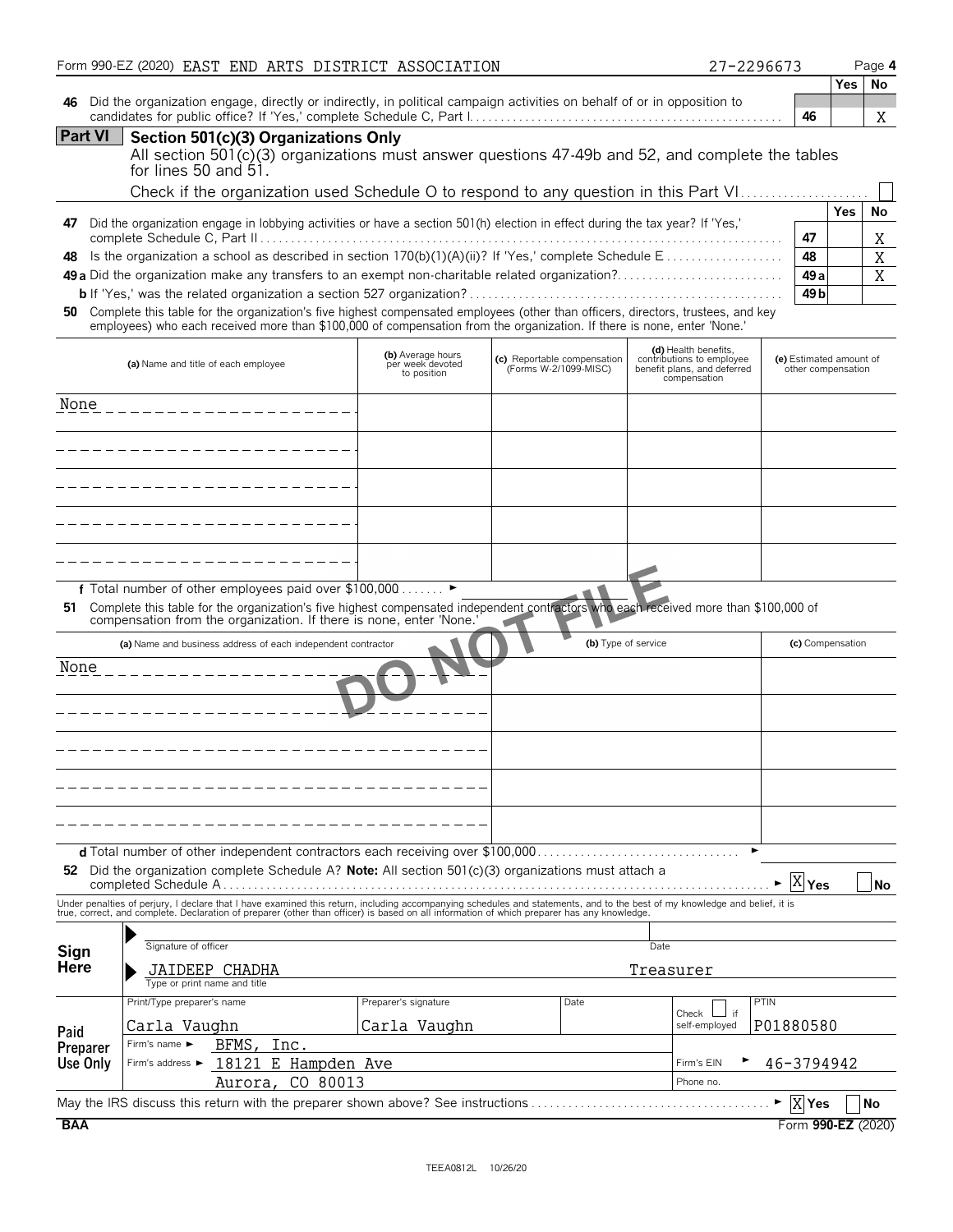| <b>SCHEDULE A</b>                     |  |
|---------------------------------------|--|
| $(F_{\alpha r}$ 990 $\alpha r$ 990.FZ |  |

# **Public Charity Status and Public Support SUPPORE A**

**COMPOSCHEDULE A**<br>(Form 990 or 990-EZ) Complete if the organization is a section 501(c)(3) organization or a section<br>4947(a)(1) nonexempt charitable trust.

► Attach to Form 990 or Form 990-EZ.<br> **Open to Publicate the latest information**<br>
Inspection Department of the Treasury **F** Go to *www.irs.gov/Form990* for instructions and the latest information.

| 2020                                                  |  |
|-------------------------------------------------------|--|
| <b>Open to Public</b><br>مناجر القامر جراحيا وبالمراج |  |

|        | internal Revenue Service           |                                          |                                                                          |                                                                                                                                                                                                                                                                             |                                    |    |                                                      |                                                                                                                                         |
|--------|------------------------------------|------------------------------------------|--------------------------------------------------------------------------|-----------------------------------------------------------------------------------------------------------------------------------------------------------------------------------------------------------------------------------------------------------------------------|------------------------------------|----|------------------------------------------------------|-----------------------------------------------------------------------------------------------------------------------------------------|
|        | Name of the organization           |                                          | EAST END ARTS DISTRICT ASSOCIATION                                       |                                                                                                                                                                                                                                                                             |                                    |    | Employer identification number<br>27-2296673         |                                                                                                                                         |
| Part I |                                    |                                          |                                                                          | <b>Reason for Public Charity Status.</b> (All organizations must complete this part.) See instructions.                                                                                                                                                                     |                                    |    |                                                      |                                                                                                                                         |
|        |                                    |                                          |                                                                          | The organization is not a private foundation because it is: (For lines 1 through 12, check only one box.)                                                                                                                                                                   |                                    |    |                                                      |                                                                                                                                         |
| 1      |                                    |                                          |                                                                          | A church, convention of churches, or association of churches described in section 170(b)(1)(A)(i).                                                                                                                                                                          |                                    |    |                                                      |                                                                                                                                         |
| 2      |                                    |                                          |                                                                          | A school described in section 170(b)(1)(A)(ii). (Attach Schedule E (Form 990 or 990-EZ).)                                                                                                                                                                                   |                                    |    |                                                      |                                                                                                                                         |
| 3      |                                    |                                          |                                                                          | A hospital or a cooperative hospital service organization described in section 170(b)(1)(A)(iii).                                                                                                                                                                           |                                    |    |                                                      |                                                                                                                                         |
| 4      |                                    |                                          |                                                                          | A medical research organization operated in conjunction with a hospital described in section 170(b)(1)(A)(iii). Enter the hospital's                                                                                                                                        |                                    |    |                                                      |                                                                                                                                         |
|        | name, city, and state:             |                                          |                                                                          |                                                                                                                                                                                                                                                                             |                                    |    |                                                      |                                                                                                                                         |
| 5      |                                    |                                          | section 170(b)(1)(A)(iv). (Complete Part II.)                            | An organization operated for the benefit of a college or university owned or operated by a governmental unit described in                                                                                                                                                   |                                    |    |                                                      |                                                                                                                                         |
| 6      |                                    |                                          |                                                                          | A federal, state, or local government or governmental unit described in section 170(b)(1)(A)(v).                                                                                                                                                                            |                                    |    |                                                      |                                                                                                                                         |
| 7      |                                    |                                          | in section 170(b)(1)(A)(vi). (Complete Part II.)                         | An organization that normally receives a substantial part of its support from a governmental unit or from the general public described                                                                                                                                      |                                    |    |                                                      |                                                                                                                                         |
| 8      |                                    |                                          |                                                                          | A community trust described in section 170(b)(1)(A)(vi). (Complete Part II.)                                                                                                                                                                                                |                                    |    |                                                      |                                                                                                                                         |
| 9      |                                    |                                          |                                                                          | An agricultural research organization described in section 170(b)(1)(A)(ix) operated in conjunction with a land-grant college                                                                                                                                               |                                    |    |                                                      |                                                                                                                                         |
|        | university:                        |                                          |                                                                          | or university or a non-land-grant college of agriculture (see instructions). Enter the name, city, and state of the college or                                                                                                                                              |                                    |    |                                                      |                                                                                                                                         |
| 10     | X                                  |                                          |                                                                          | An organization that normally receives (1) more than 33-1/3% of its support from contributions, membership fees, and gross receipts                                                                                                                                         |                                    |    |                                                      |                                                                                                                                         |
|        |                                    |                                          |                                                                          | from activities related to its exempt functions, subject to certain exceptions; and (2) no more than 33-1/3% of its support from gross<br>investment income and unrelated business taxable income (less section 511 tax) from businesses acquired by the organization after |                                    |    |                                                      |                                                                                                                                         |
|        |                                    |                                          | June 30, 1975. See section 509(a)(2). (Complete Part III.)               |                                                                                                                                                                                                                                                                             |                                    |    |                                                      |                                                                                                                                         |
| 11     |                                    |                                          |                                                                          | An organization organized and operated exclusively to test for public safety. See section 509(a)(4).                                                                                                                                                                        |                                    |    |                                                      |                                                                                                                                         |
| 12     |                                    |                                          |                                                                          |                                                                                                                                                                                                                                                                             |                                    |    |                                                      | An organization organized and operated exclusively for the benefit of, to perform the functions of, or to carry out the purposes of one |
|        |                                    |                                          |                                                                          | or more publicly supported organizations described in section 509(a)(1) or section 509(a)(2). See section 509(a)(3). Check the box in<br>lines 12a through 12d that describes the type of supporting organization and complete lines 12e, 12f, and 12g.                     |                                    |    |                                                      |                                                                                                                                         |
| а      |                                    |                                          |                                                                          | Type I. A supporting organization operated, supervised, or controlled by its supported organization(s), typically by giving the supported                                                                                                                                   |                                    |    |                                                      |                                                                                                                                         |
|        |                                    | complete Part IV, Sections A and B.      |                                                                          | organization(s) the power to regularly appoint or elect a majority of the directors or trustees of the supporting organization. You must                                                                                                                                    |                                    |    |                                                      |                                                                                                                                         |
| b      |                                    |                                          |                                                                          |                                                                                                                                                                                                                                                                             |                                    |    |                                                      |                                                                                                                                         |
|        |                                    |                                          |                                                                          | Type II. A supporting organization supervised or controlled in connection with its supported organization(s), by having control or<br>management of the supporting organization vested in the same persons that control or manage the supported organization(s). You        |                                    |    |                                                      |                                                                                                                                         |
|        |                                    | must complete Part IV, Sections A and C. |                                                                          |                                                                                                                                                                                                                                                                             |                                    |    |                                                      |                                                                                                                                         |
| С      |                                    |                                          |                                                                          | Type III functionally integrated. A supporting organization operated in connection with, and functionally integrated with, its supported organization(s) (see instructions). You must complete Part IV, Sections A, D, and E.                                               |                                    |    |                                                      |                                                                                                                                         |
| d      |                                    |                                          |                                                                          | Type III non-functionally integrated. A supporting organization operated in connection with its supported organization(s) that is not                                                                                                                                       |                                    |    |                                                      |                                                                                                                                         |
|        |                                    |                                          |                                                                          | functionally integrated. The organization generally must satisfy a distribution requirement and an attentiveness requirement (see<br>instructions). You must complete Part IV, Sections A and D, and Part V.                                                                |                                    |    |                                                      |                                                                                                                                         |
| е      |                                    |                                          |                                                                          | Check this box if the organization received a written determination from the IRS that it is a Type I, Type II, Type III functionally                                                                                                                                        |                                    |    |                                                      |                                                                                                                                         |
|        |                                    |                                          |                                                                          | integrated, or Type III non-functionally integrated supporting organization.                                                                                                                                                                                                |                                    |    |                                                      |                                                                                                                                         |
|        |                                    |                                          |                                                                          |                                                                                                                                                                                                                                                                             |                                    |    |                                                      |                                                                                                                                         |
|        |                                    |                                          | g Provide the following information about the supported organization(s). |                                                                                                                                                                                                                                                                             |                                    |    |                                                      |                                                                                                                                         |
|        | (i) Name of supported organization |                                          | $(ii)$ $EIN$                                                             | (iii) Type of organization<br>described on lines 1-10                                                                                                                                                                                                                       | (iv) Is the<br>organization listed |    | (v) Amount of monetary<br>support (see instructions) | (vi) Amount of other<br>support (see instructions)                                                                                      |
|        |                                    |                                          |                                                                          | above (see instructions))                                                                                                                                                                                                                                                   | in your governing<br>document?     |    |                                                      |                                                                                                                                         |
|        |                                    |                                          |                                                                          |                                                                                                                                                                                                                                                                             | Yes                                | No |                                                      |                                                                                                                                         |
|        |                                    |                                          |                                                                          |                                                                                                                                                                                                                                                                             |                                    |    |                                                      |                                                                                                                                         |
| (A)    |                                    |                                          |                                                                          |                                                                                                                                                                                                                                                                             |                                    |    |                                                      |                                                                                                                                         |
| (B)    |                                    |                                          |                                                                          |                                                                                                                                                                                                                                                                             |                                    |    |                                                      |                                                                                                                                         |
|        |                                    |                                          |                                                                          |                                                                                                                                                                                                                                                                             |                                    |    |                                                      |                                                                                                                                         |
| (C)    |                                    |                                          |                                                                          |                                                                                                                                                                                                                                                                             |                                    |    |                                                      |                                                                                                                                         |
|        |                                    |                                          |                                                                          |                                                                                                                                                                                                                                                                             |                                    |    |                                                      |                                                                                                                                         |
| (D)    |                                    |                                          |                                                                          |                                                                                                                                                                                                                                                                             |                                    |    |                                                      |                                                                                                                                         |
| (E)    |                                    |                                          |                                                                          |                                                                                                                                                                                                                                                                             |                                    |    |                                                      |                                                                                                                                         |
|        |                                    |                                          |                                                                          |                                                                                                                                                                                                                                                                             |                                    |    |                                                      |                                                                                                                                         |

**Total**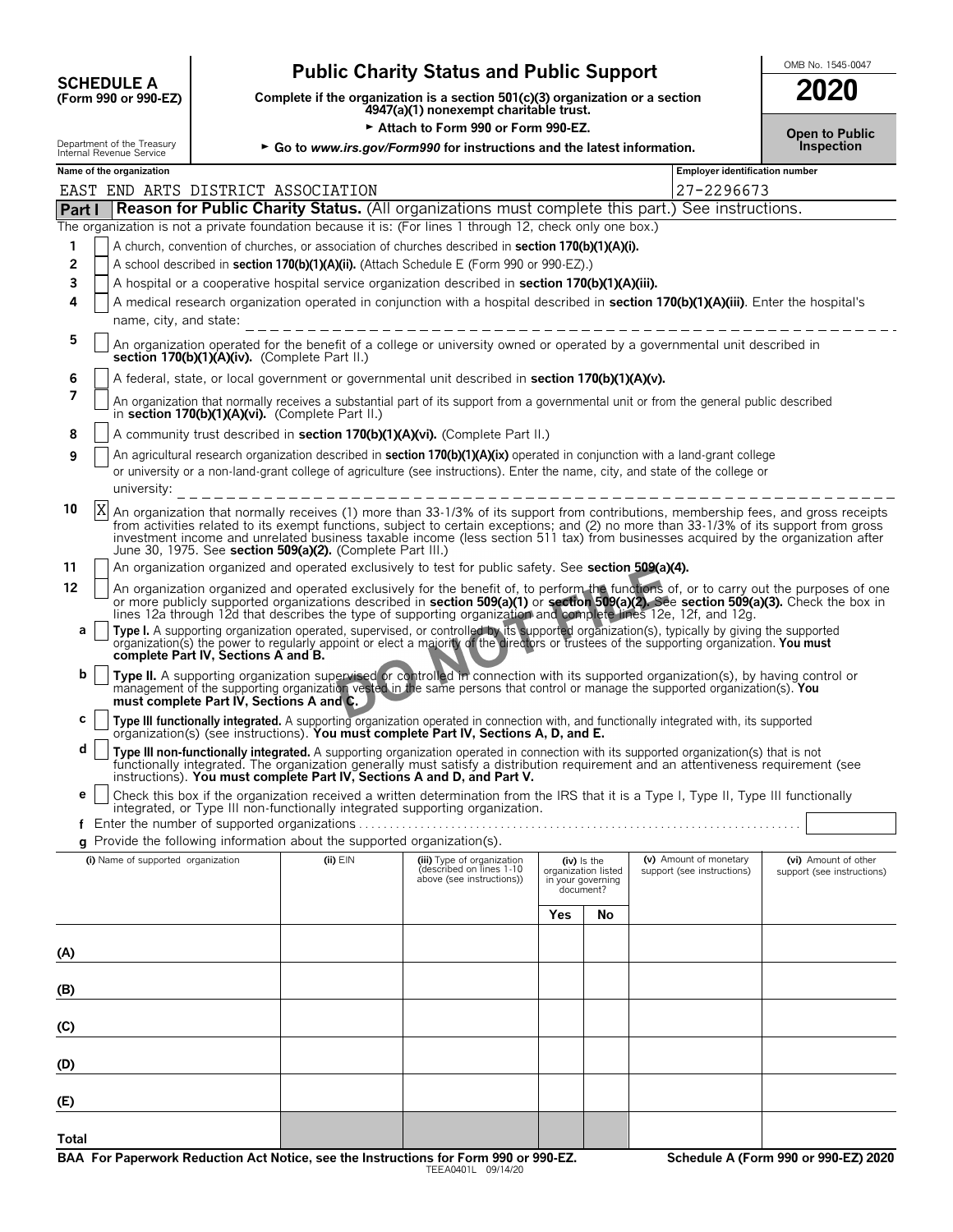| Schedule A (Form 990 or 990-EZ) 2020 | EAST END ARTS DISTRICT ASSOCIATION | $-229667$<br>$\overline{\phantom{a}}$ | Page 2 |
|--------------------------------------|------------------------------------|---------------------------------------|--------|
|                                      |                                    |                                       |        |

|  |  |  | ----------                                                                                             |
|--|--|--|--------------------------------------------------------------------------------------------------------|
|  |  |  | Part II Support Schedule for Organizations Described in Sections 170(b)(1)(A)(iv) and 170(b)(1)(A)(vi) |

(Complete only if you checked the box on line 5, 7, or 8 of Part I or if the organization failed to qualify under Part III. If the organization fails to qualify under the tests listed below, please complete Part III.)

### **Section A. Public Support**

|    | Calendar year (or fiscal year<br>beginning in) $\rightarrow$                                                                                                                                                                                                                                                                                                                                            | (a) $2016$ | $(b)$ 2017 | $(c)$ 2018 | $(d)$ 2019 | (e) 2020 | (f) Total |
|----|---------------------------------------------------------------------------------------------------------------------------------------------------------------------------------------------------------------------------------------------------------------------------------------------------------------------------------------------------------------------------------------------------------|------------|------------|------------|------------|----------|-----------|
| 1  | Gifts, grants, contributions, and<br>membership fees received. (Do not<br>include any 'unusual grants.'). $\ldots$                                                                                                                                                                                                                                                                                      |            |            |            |            |          |           |
|    | 2 Tax revenues levied for the<br>organization's benefit and<br>either paid to or expended<br>on its behalf                                                                                                                                                                                                                                                                                              |            |            |            |            |          |           |
|    | <b>3</b> The value of services or<br>facilities furnished by a<br>governmental unit to the<br>organization without charge $\dots$                                                                                                                                                                                                                                                                       |            |            |            |            |          |           |
|    | <b>Total.</b> Add lines 1 through 3                                                                                                                                                                                                                                                                                                                                                                     |            |            |            |            |          |           |
| 5  | The portion of total<br>contributions by each person<br>(other than a governmental<br>unit or publicly supported<br>organization) included on line 1<br>that exceeds 2% of the amount<br>shown on line 11, column $(f)$                                                                                                                                                                                 |            |            |            |            |          |           |
|    | <b>Public support.</b> Subtract line 5<br>from line $4$                                                                                                                                                                                                                                                                                                                                                 |            |            |            |            |          |           |
|    | <b>Section B. Total Support</b>                                                                                                                                                                                                                                                                                                                                                                         |            |            |            |            |          |           |
|    | Calendar year (or fiscal year<br>beginning in) $\rightarrow$                                                                                                                                                                                                                                                                                                                                            | (a) $2016$ | $(b)$ 2017 | $(c)$ 2018 | $(d)$ 2019 | (e) 2020 | (f) Total |
|    | <b>7</b> Amounts from line $4$                                                                                                                                                                                                                                                                                                                                                                          |            |            |            |            |          |           |
| 8  | Gross income from interest.<br>dividends, payments received<br>on securities loans, rents,<br>royalties, and income from<br>similar sources                                                                                                                                                                                                                                                             |            |            |            | TFILE      |          |           |
| 9  | Net income from unrelated<br>business activities, whether or<br>not the business is regularly<br>carried on                                                                                                                                                                                                                                                                                             |            |            |            |            |          |           |
| 10 | Other income. Do not include<br>gain or loss from the sale of<br>capital assets (Explain in                                                                                                                                                                                                                                                                                                             |            |            |            |            |          |           |
|    | 11 <b>Total support.</b> Add lines 7                                                                                                                                                                                                                                                                                                                                                                    |            |            |            |            |          |           |
|    |                                                                                                                                                                                                                                                                                                                                                                                                         |            |            |            |            | 12       |           |
|    | 13 First 5 years. If the Form 990 is for the organization's first, second, third, fourth, or fifth tax year as a section 501(c)(3)                                                                                                                                                                                                                                                                      |            |            |            |            |          |           |
|    | <b>Section C. Computation of Public Support Percentage</b>                                                                                                                                                                                                                                                                                                                                              |            |            |            |            |          |           |
|    |                                                                                                                                                                                                                                                                                                                                                                                                         |            |            |            |            |          | %         |
|    |                                                                                                                                                                                                                                                                                                                                                                                                         |            |            |            |            | 15       | %         |
|    | 16a 33-1/3% support test-2020. If the organization did not check the box on line 13, and line 14 is 33-1/3% or more, check this box                                                                                                                                                                                                                                                                     |            |            |            |            |          |           |
|    | b 33-1/3% support test-2019. If the organization did not check a box on line 13 or 16a, and line 15 is 33-1/3% or more, check this box                                                                                                                                                                                                                                                                  |            |            |            |            |          |           |
|    | 17a 10%-facts-and-circumstances test-2020. If the organization did not check a box on line 13, 16a, or 16b, and line 14 is 10%<br>or more, and if the organization meets the facts-and-circumstances test, check this box and stop here. Explain in Part VI how<br>the organization meets the facts-and-circumstances test. The organization qualifies as a publicly supported organization             |            |            |            |            |          |           |
|    | <b>b 10%-facts-and-circumstances test-2019.</b> If the organization did not check a box on line 13, 16a, 16b, or 17a, and line 15 is 10%<br>or more, and if the organization meets the facts-and-circumstances test, check this box and stop here. Explain in Part VI how the<br>organization meets the 'facts-and-circumstances' test. The organization qualifies as a publicly supported organization |            |            |            |            |          |           |
|    | 18 Private foundation. If the organization did not check a box on line 13, 16a, 16b, 17a, or 17b, check this box and see instructions                                                                                                                                                                                                                                                                   |            |            |            |            |          |           |

**BAA Schedule A (Form 990 or 990-EZ) 2020**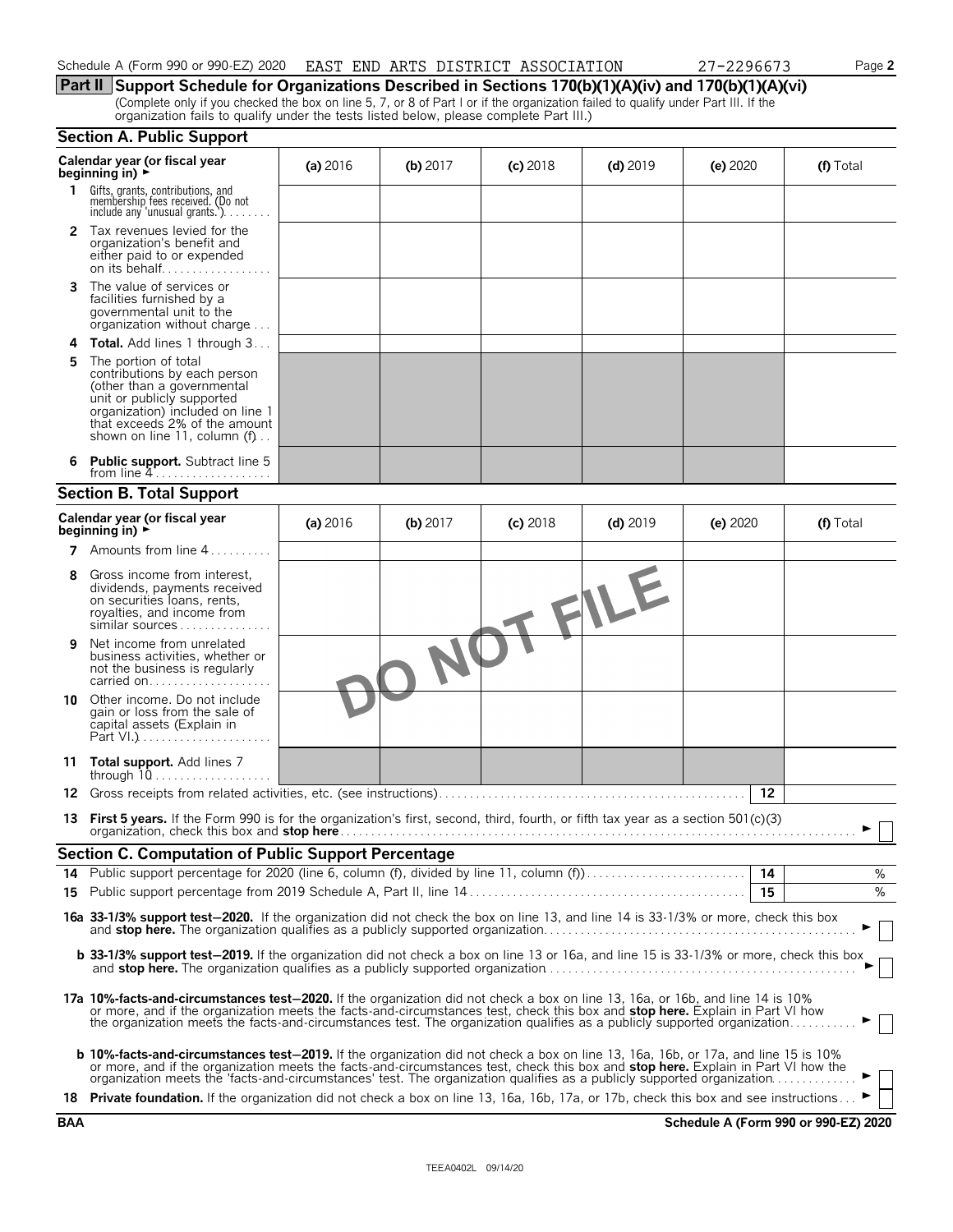## **Part III Support Schedule for Organizations Described in Section 509(a)(2)**

(Complete only if you checked the box on line 10 of Part I or if the organization failed to qualify under Part II. If the organization fails to qualify under the tests listed below, please complete Part II.)

|            | <b>Section A. Public Support</b>                                                                                                                                                                                                                                   |              |                    |               |                |                  |                                      |
|------------|--------------------------------------------------------------------------------------------------------------------------------------------------------------------------------------------------------------------------------------------------------------------|--------------|--------------------|---------------|----------------|------------------|--------------------------------------|
|            | Calendar year (or fiscal year beginning in) ►                                                                                                                                                                                                                      | (a) 2016     | (b) $2017$         | (c) 2018      | $(d)$ 2019     | (e) 2020         | (f) Total                            |
|            | 1 Gifts, grants, contributions,<br>and membership fees<br>received. (Do not include<br>any 'unusual grants.')                                                                                                                                                      |              |                    |               |                |                  |                                      |
|            | 2 Gross receipts from admissions,                                                                                                                                                                                                                                  |              |                    |               |                |                  | 0.                                   |
|            | merchandise sold or services                                                                                                                                                                                                                                       |              |                    |               |                |                  |                                      |
|            | performed, or facilities<br>furnished in any activity that is                                                                                                                                                                                                      |              |                    |               |                |                  |                                      |
|            | related to the organization's                                                                                                                                                                                                                                      |              |                    |               |                |                  |                                      |
|            | $tax\text{-}exempt$ purpose                                                                                                                                                                                                                                        |              |                    |               |                |                  | 0.                                   |
| 3          | Gross receipts from activities<br>that are not an unrelated trade<br>or business under section 513.                                                                                                                                                                |              |                    |               |                |                  | $0$ .                                |
| 4          | Tax revenues levied for the                                                                                                                                                                                                                                        |              |                    |               |                |                  |                                      |
|            | organization's benefit and<br>either paid to or expended on                                                                                                                                                                                                        |              |                    |               |                |                  |                                      |
|            |                                                                                                                                                                                                                                                                    |              |                    |               |                |                  | 0.                                   |
| 5          | The value of services or                                                                                                                                                                                                                                           |              |                    |               |                |                  |                                      |
|            | facilities furnished by a<br>governmental unit to the                                                                                                                                                                                                              |              |                    |               |                |                  |                                      |
|            | organization without charge                                                                                                                                                                                                                                        |              |                    |               |                |                  | 0.                                   |
|            | <b>6 Total.</b> Add lines 1 through 5                                                                                                                                                                                                                              | $\Omega$     | 0                  | $\mathbf{0}$  | 0              | $0$ .            | 0.                                   |
|            | <b>7a</b> Amounts included on lines 1,                                                                                                                                                                                                                             |              |                    |               |                |                  |                                      |
|            | 2, and 3 received from                                                                                                                                                                                                                                             |              |                    |               |                |                  |                                      |
|            | disqualified persons<br><b>b</b> Amounts included on lines 2                                                                                                                                                                                                       | $\Omega$     | $\pmb{0}$          | $\mathbf{0}$  | $\overline{0}$ | $\Omega$         | 0.                                   |
|            | and 3 received from other than                                                                                                                                                                                                                                     |              |                    |               |                |                  |                                      |
|            | disqualified persons that                                                                                                                                                                                                                                          |              |                    |               |                |                  |                                      |
|            | exceed the greater of \$5,000 or<br>1% of the amount on line 13                                                                                                                                                                                                    |              |                    |               |                |                  |                                      |
|            |                                                                                                                                                                                                                                                                    | $\mathbf{0}$ | $\mathbf 0$        | $0$ .         | $\mathbf 0$    | 0.               | 0.                                   |
|            | c Add lines $7a$ and $7b$                                                                                                                                                                                                                                          | $\Omega$     | 0                  | 0             | 0              | $\mathbf 0$ .    | 0.                                   |
|            | Public support. (Subtract line                                                                                                                                                                                                                                     |              |                    |               |                |                  |                                      |
|            |                                                                                                                                                                                                                                                                    |              |                    |               |                |                  | 0.                                   |
|            | <b>Section B. Total Support</b>                                                                                                                                                                                                                                    |              |                    |               |                |                  |                                      |
|            | Calendar year (or fiscal year beginning in) ►                                                                                                                                                                                                                      | (a) 2016     | (b) $2017$         | $(c)$ 2018    | $(d)$ 2019     | (e) 2020         | (f) Total                            |
| 9          | Amounts from line 6                                                                                                                                                                                                                                                | 0            | U,                 | 0.            | 0.             | $\overline{0}$ . | $\boldsymbol{0}$ .                   |
|            | <b>10a</b> Gross income from interest, dividends,<br>payments received on securities loans,<br>rents, royalties, and income from<br>$similar$ sources                                                                                                              |              |                    |               |                |                  |                                      |
|            | <b>b</b> Unrelated business taxable                                                                                                                                                                                                                                |              |                    |               |                |                  | 0.                                   |
|            | income (less section 511                                                                                                                                                                                                                                           |              |                    |               |                |                  |                                      |
|            | taxes) from businesses<br>acquired after June 30, 1975                                                                                                                                                                                                             |              |                    |               |                |                  |                                      |
|            | c Add lines $10a$ and $10b$                                                                                                                                                                                                                                        | 0            | $\mathbf{0}$       | $\Omega$ .    | 0 <sub>1</sub> | 0.               | $0$ .                                |
|            | <b>11</b> Net income from unrelated business                                                                                                                                                                                                                       |              |                    |               |                |                  |                                      |
|            | activities not included in line 10b,                                                                                                                                                                                                                               |              |                    |               |                |                  |                                      |
|            | whether or not the business is<br>regularly carried on $\dots\dots\dots$                                                                                                                                                                                           |              |                    |               |                |                  | 0.                                   |
|            | 12 Other income. Do not include                                                                                                                                                                                                                                    |              |                    |               |                |                  |                                      |
|            | gain or loss from the sale of                                                                                                                                                                                                                                      |              |                    |               |                |                  |                                      |
|            | capital assets (Explain in                                                                                                                                                                                                                                         |              |                    |               |                |                  | 0.                                   |
|            | 13 Total support. (Add lines 9,                                                                                                                                                                                                                                    |              |                    |               |                |                  |                                      |
|            | 10c, 11, and $12.$ )                                                                                                                                                                                                                                               | 0.           | 0                  | $\mathbf 0$ . | $\mathbf{0}$   | 0.               | 0.                                   |
|            | 14 First 5 years. If the Form 990 is for the organization's first, second, third, fourth, or fifth tax year as a section 501(c)(3)<br>organization, check this box and stop here.                                                                                  |              |                    |               |                |                  | X                                    |
|            | Section C. Computation of Public Support Percentage                                                                                                                                                                                                                |              |                    |               |                |                  |                                      |
| 15         | Public support percentage for 2020 (line 8, column (f), divided by line 13, column (f)                                                                                                                                                                             |              |                    |               |                | 15               | န့                                   |
|            |                                                                                                                                                                                                                                                                    |              |                    |               |                | 16               | ०७                                   |
|            | <b>Section D. Computation of Investment Income Percentage</b>                                                                                                                                                                                                      |              |                    |               |                |                  |                                      |
| 17         |                                                                                                                                                                                                                                                                    |              |                    |               |                | 17               | %                                    |
| 18         |                                                                                                                                                                                                                                                                    |              |                    |               |                | 18               | ४                                    |
|            | 19a 33-1/3% support tests-2020. If the organization did not check the box on line 14, and line 15 is more than 33-1/3%, and line 17                                                                                                                                |              |                    |               |                |                  |                                      |
|            | is not more than 33-1/3%, check this box and stop here. The organization qualifies as a publicly supported organization                                                                                                                                            |              |                    |               |                |                  |                                      |
|            | <b>b</b> 33-1/3% support tests-2019. If the organization did not check a box on line 14 or line 19a, and line 16 is more than 33-1/3%, and                                                                                                                         |              |                    |               |                |                  |                                      |
| 20         | line 18 is not more than 33-1/3%, check this box and stop here. The organization qualifies as a publicly supported organization<br><b>Private foundation.</b> If the organization did not check a box on line 14, 19a, or 19b, check this box and see instructions |              |                    |               |                |                  |                                      |
| <b>BAA</b> |                                                                                                                                                                                                                                                                    |              | TEEA0403L 09/14/20 |               |                |                  | Schedule A (Form 990 or 990-EZ) 2020 |
|            |                                                                                                                                                                                                                                                                    |              |                    |               |                |                  |                                      |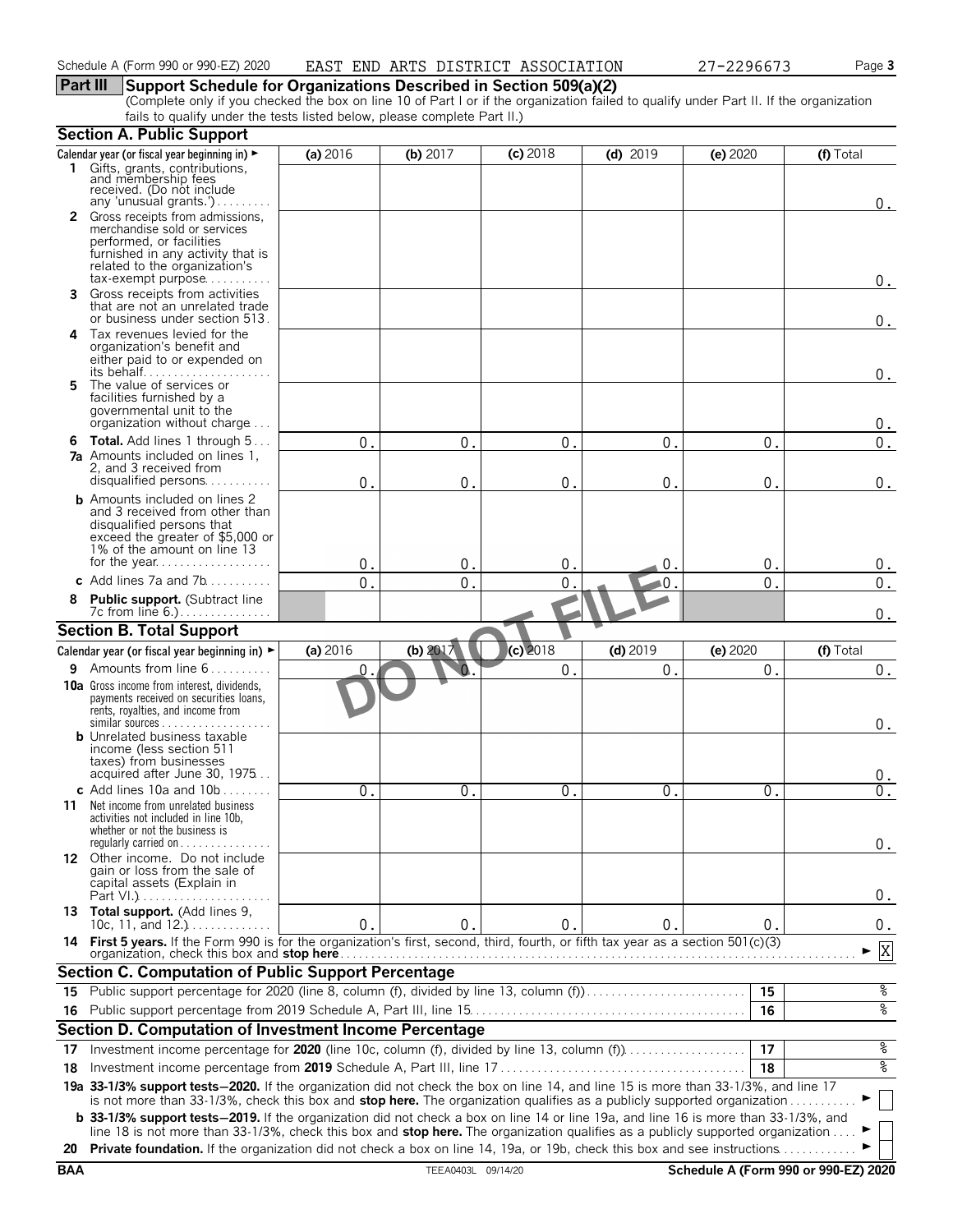#### **Part IV Supporting Organizations**

(Complete only if you checked a box in line 12 on Part I. If you checked box 12a, Part I, complete Sections A and B. If you checked box 12b, Part I, complete Sections A and C. If you checked box 12c, Part I, complete Sections A, D, and E. If you checked box 12d, Part I, complete Sections A and D, and complete Part V.)

### **Section A. All Supporting Organizations**

|   |                                                                                                                                                                                                                                                                                                                                                                                                                                                                                                                                                      |                 | Yes | No |
|---|------------------------------------------------------------------------------------------------------------------------------------------------------------------------------------------------------------------------------------------------------------------------------------------------------------------------------------------------------------------------------------------------------------------------------------------------------------------------------------------------------------------------------------------------------|-----------------|-----|----|
|   | 1 Are all of the organization's supported organizations listed by name in the organization's governing documents?<br>If 'No,' describe in Part VI how the supported organizations are designated. If designated by class or purpose, describe<br>the designation. If historic and continuing relationship, explain.                                                                                                                                                                                                                                  | 1               |     |    |
|   | 2 Did the organization have any supported organization that does not have an IRS determination of status under section<br>509(a)(1) or (2)? If 'Yes,' explain in <b>Part VI</b> how the organization determined that the supported organization was<br>described in section $509(a)(1)$ or (2).                                                                                                                                                                                                                                                      | $\overline{2}$  |     |    |
|   | 3a Did the organization have a supported organization described in section 501(c)(4), (5), or (6)? If 'Yes,' answer lines 3b<br>and 3c below.                                                                                                                                                                                                                                                                                                                                                                                                        | Зa              |     |    |
|   | <b>b</b> Did the organization confirm that each supported organization qualified under section 501(c)(4), (5), or (6) and<br>satisfied the public support tests under section 509(a)(2)? If 'Yes,' describe in <b>Part VI</b> when and how the organization<br>made the determination.                                                                                                                                                                                                                                                               | 3 <sub>b</sub>  |     |    |
|   | c Did the organization ensure that all support to such organizations was used exclusively for section $170(c)(2)(B)$<br>purposes? If 'Yes,' explain in <b>Part VI</b> what controls the organization put in place to ensure such use.                                                                                                                                                                                                                                                                                                                | 3c              |     |    |
|   | 4a Was any supported organization not organized in the United States ('foreign supported organization')? If 'Yes' and<br>if you checked box 12a or 12b in Part I, answer lines 4b and 4c below.                                                                                                                                                                                                                                                                                                                                                      | 4a              |     |    |
|   | <b>b</b> Did the organization have ultimate control and discretion in deciding whether to make grants to the foreign supported<br>organization? If 'Yes,' describe in Part VI how the organization had such control and discretion despite being controlled<br>or supervised by or in connection with its supported organizations.                                                                                                                                                                                                                   | 4b              |     |    |
|   | c Did the organization support any foreign supported organization that does not have an IRS determination under<br>sections 501(c)(3) and 509(a)(1) or (2)? If 'Yes,' explain in <b>Part VI</b> what controls the organization used to ensure that<br>all support to the foreign supported organization was used exclusively for section $170(c)(2)(B)$ purposes.                                                                                                                                                                                    | 4с              |     |    |
|   | 5a Did the organization add, substitute, or remove any supported organizations during the tax year? If "Yes," answer lines<br>5b and 5c below (if applicable). Also, provide detail in <b>Part VI</b> , including (i) the names and EIN numbers of the<br>supported organizations added, substituted, or removed; (ii) the reasons for each such action; (iii) the<br>authority under the organization's organizing document authorizing such action; and (iv) how the action was<br>accomplished (such as by amendment to the organizing document). | 5a              |     |    |
|   | <b>b Type I or Type II only.</b> Was any added or substituted supported organization part of a class already designated in the<br>organization's organizing document?                                                                                                                                                                                                                                                                                                                                                                                | 5b              |     |    |
|   | c Substitutions only. Was the substitution the result of an event beyond the organization's control?                                                                                                                                                                                                                                                                                                                                                                                                                                                 | 5c              |     |    |
| 6 | Did the organization provide support (whether in the form of grants or the provision of services or facilities) to<br>anyone other than (i) its supported organizations, (ii) individuals that are part of the charitable class benefited by one<br>or more of its supported organizations, or (iii) other supporting organizations that also support or benefit one or more of<br>the filing organization's supported organizations? If 'Yes,' provide detail in Part VI.                                                                           | 6               |     |    |
|   | 7 Did the organization provide a grant, loan, compensation, or other similar payment to a substantial contributor<br>(as defined in section 4958(c)(3)(C)), a family member of a substantial contributor, or a 35% controlled entity with<br>regard to a substantial contributor? If 'Yes,' complete Part I of Schedule L (Form 990 or 990-EZ).                                                                                                                                                                                                      | $\overline{7}$  |     |    |
|   | Did the organization make a loan to a disqualified person (as defined in section 4958) not described in line 7? If 'Yes,'<br>complete Part I of Schedule L (Form 990 or 990-EZ).                                                                                                                                                                                                                                                                                                                                                                     | 8               |     |    |
|   | 9a Was the organization controlled directly or indirectly at any time during the tax year by one or more disqualified persons,<br>as defined in section 4946 (other than foundation managers and organizations described in section 509(a)(1) or (2))?<br>If 'Yes,' provide detail in Part VI.                                                                                                                                                                                                                                                       | 9a              |     |    |
|   | <b>b</b> Did one or more disqualified persons (as defined in line 9a) hold a controlling interest in any entity in which the<br>supporting organization had an interest? If 'Yes,' provide detail in Part VI.                                                                                                                                                                                                                                                                                                                                        | 9b              |     |    |
|   | c Did a disqualified person (as defined in line 9a) have an ownership interest in, or derive any personal benefit from,<br>assets in which the supporting organization also had an interest? If 'Yes,' provide detail in Part VI.                                                                                                                                                                                                                                                                                                                    | 9c              |     |    |
|   | 10a Was the organization subject to the excess business holdings rules of section 4943 because of section 4943(f) (regarding<br>certain Type II supporting organizations, and all Type III non-functionally integrated supporting organizations)? If 'Yes,'<br>answer line 10b below.                                                                                                                                                                                                                                                                |                 |     |    |
|   | <b>b</b> Did the organization have any excess business holdings in the tax year? (Use Schedule C, Form 4720, to determine                                                                                                                                                                                                                                                                                                                                                                                                                            | 10a             |     |    |
|   | whether the organization had excess business holdings.).                                                                                                                                                                                                                                                                                                                                                                                                                                                                                             | 10 <sub>b</sub> |     |    |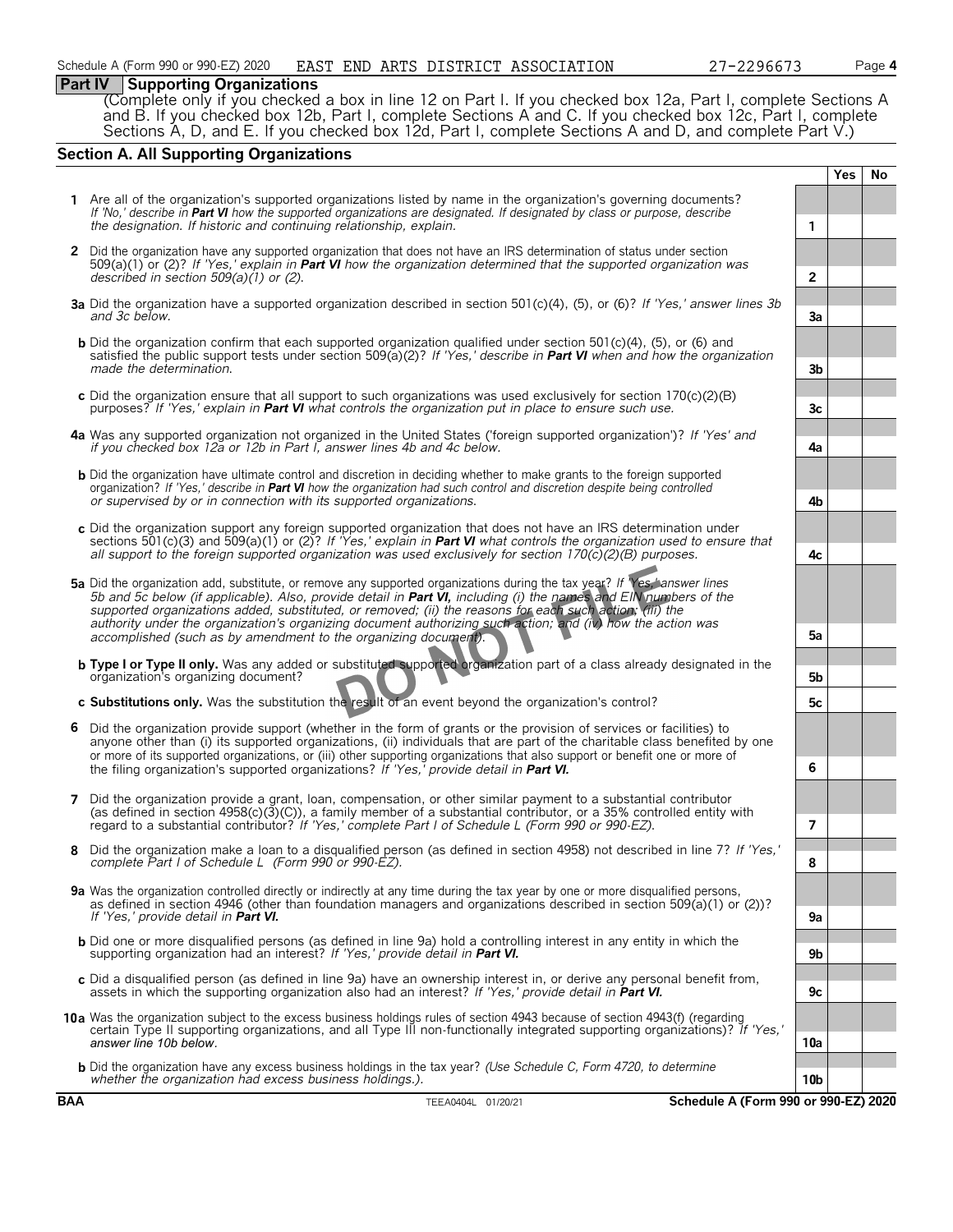#### Schedule A (Form 990 or 990-EZ) 2020 Page **5** EAST END ARTS DISTRICT ASSOCIATION 27-2296673

| 27-2296673 |  |
|------------|--|
|------------|--|

**Yes No**

| <b>Part IV</b> | <b>Supporting Organizations (continued)</b>                                                                                                                                 |                 |     |    |
|----------------|-----------------------------------------------------------------------------------------------------------------------------------------------------------------------------|-----------------|-----|----|
|                |                                                                                                                                                                             |                 | Yes | No |
| 11             | Has the organization accepted a gift or contribution from any of the following persons?                                                                                     |                 |     |    |
|                |                                                                                                                                                                             |                 |     |    |
|                | a A person who directly or indirectly controls, either alone or together with persons described in lines 11b and 11c below, the governing body of a supported organization? | 11a             |     |    |
|                | <b>b</b> A family member of a person described in line 11a above?                                                                                                           | 11 <sub>b</sub> |     |    |
|                | C A 35% controlled entity of a person described in line 11a or 11b above? If 'Yes' to line 11a, 11b, or 11c, provide detail in Part VI.                                     | $11c_1$         |     |    |
|                |                                                                                                                                                                             |                 |     |    |

#### **Section B. Type I Supporting Organizations**

- **1** Did the governing body, members of the governing body, officers acting in their official capacity, or membership of one or more supported organizations have the power to regularly appoint or elect at least a majority of the organization's officers, directors, or trustees at all times during the tax year? *If 'No,' describe in Part VI how the supported organization(s) effectively operated, supervised, or controlled the organization's activities. If the organization had more than one supported organization, describe how the powers to appoint and/or remove officers, directors, or trustees were allocated among the supported organizations and what conditions or restrictions, if any, applied to such powers* **1** *during the tax* year.
- **2** Did the organization operate for the benefit of any supported organization other than the supported organization(s) that operated, supervised, or controlled the supporting organization? *If 'Yes,' explain in Part VI how providing such benefit carried out the purposes of the supported organization(s) that operated, supervised, or controlled the supporting organization.* **2**

#### **Section C. Type II Supporting Organizations**

**Yes No 1** Were a majority of the organization's directors or trustees during the tax year also a majority of the directors or trustees of each of the organization's supported organization(s)? *If 'No,' describe in Part VI how control or management of the supporting organization was vested in the same persons that controlled or managed the supported organization(s).* **1**

#### **Section D. All Type III Supporting Organizations**

|                                                                                                                                                                                                                                                                                                                                                                                       | ∕es |  |
|---------------------------------------------------------------------------------------------------------------------------------------------------------------------------------------------------------------------------------------------------------------------------------------------------------------------------------------------------------------------------------------|-----|--|
| Did the organization provide to each of its supported organizations, by the last day of the fifth month of the<br>organization's tax year, (i) a written notice describing the type and amount of support provided during the prior tax<br>year, (ii) a copy of the Form 990 that was most recently filed as of the date of notification, and (iii) copies of the                     |     |  |
| organization's governing documents in effect on the date of notification, to the extent not previously provided?                                                                                                                                                                                                                                                                      |     |  |
|                                                                                                                                                                                                                                                                                                                                                                                       |     |  |
| 2 Were any of the organization's officers, directors, or trustees either (i) appointed or elected by the supported organization(s) or (ii) serving on the governing body of a supported organization? If 'No,' explain in <b>Par</b>                                                                                                                                                  |     |  |
| 3 By reason of the relationship described in line 2, above, did the organization's supported organizations have a significant<br>voice in the organization's investment policies and in directing the use of the organization's income or assets at<br>all times during the tax year? If 'Yes,' describe in <b>Part VI</b> the role the organization's supported organizations played |     |  |
| in this regard.                                                                                                                                                                                                                                                                                                                                                                       |     |  |

#### **Section E. Type III Functionally Integrated Supporting Organizations**

- **1** *Check the box next to the method that the organization used to satisfy the Integral Part Test during the year (see instructions).*
- **a** The organization satisfied the Activities Test. *Complete line 2 below.*
- **b** The organization is the parent of each of its supported organizations. *Complete line 3 below.*
- **c** The organization supported a governmental entity. *Describe in Part VI how you supported a governmental entity (see instructions).*

#### **2** Activities Test. *Answer lines 2a and 2b below.* **Yes No**

- **a** Did substantially all of the organization's activities during the tax year directly further the exempt purposes of the supported organization(s) to which the organization was responsive? *If 'Yes,' then in Part VI identify those supported organizations and explain how these activities directly furthered their exempt purposes, how the organization was responsive to those supported organizations, and how the organization determined that these activities constituted substantially all of its activities.* **2a**
- **b** Did the activities described in line 2a, above, constitute activities that, but for the organization's involvement, one or more of the organization's supported organization(s) would have been engaged in? *If 'Yes,' explain in Part VI the reasons for the organization's position that its supported organization(s) would have engaged in these activities but for the organization's involvement.* **2b**
- **3** Parent of Supported Organizations. *Answer lines 3a and 3b below.*
- **a** Did the organization have the power to regularly appoint or elect a majority of the officers, directors, or trustees of each of the supported organizations? *If 'Yes' or 'No,' provide details in Part VI.* **3a**
- **b** Did the organization exercise a substantial degree of direction over the policies, programs, and activities of each of its supported organizations? *If 'Yes,' describe in Part VI the role played by the organization in this regard.* **3b**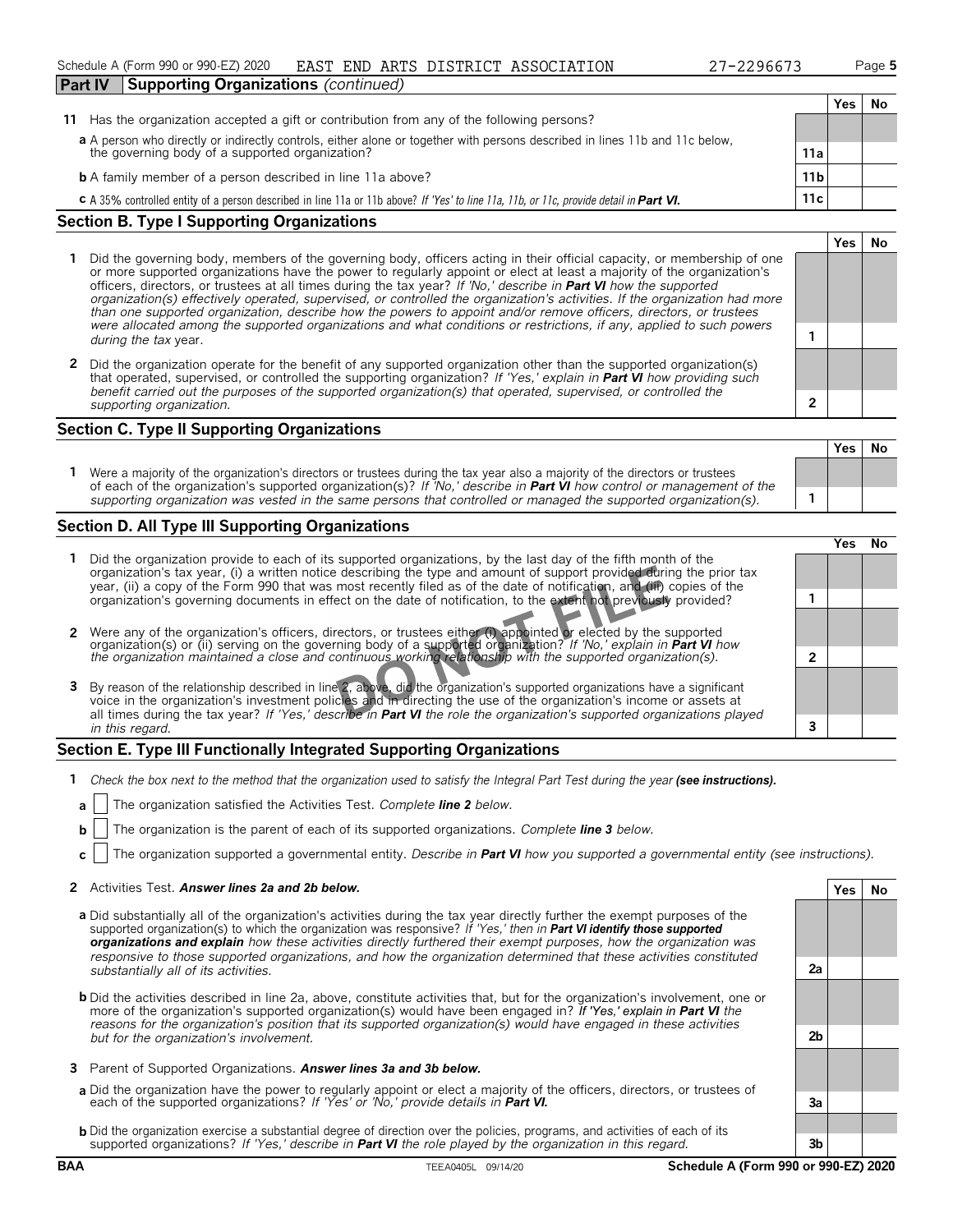#### Schedule A (Form 990 or 990-EZ) 2020 EAST END ARTS DISTRICT ASSOCIATION 27-2296673 Page **6**

# **Part V Type III Non-Functionally Integrated 509(a)(3) Supporting Organizations**<br>1 **Check here if the organization setisfied the Integral Part Test as a qualifying trust on Nov. 20**

| 1  | Check here if the organization satisfied the Integral Part Test as a qualifying trust on Nov. 20, 1970 (explain in Part VI). See<br><b>instructions.</b> All other Type III non-functionally integrated supporting organizations must complete Sections A through E. |                |                                |                                |
|----|----------------------------------------------------------------------------------------------------------------------------------------------------------------------------------------------------------------------------------------------------------------------|----------------|--------------------------------|--------------------------------|
|    | Section A - Adjusted Net Income                                                                                                                                                                                                                                      | (A) Prior Year | (B) Current Year<br>(optional) |                                |
| 1. | Net short-term capital gain                                                                                                                                                                                                                                          | 1              |                                |                                |
| 2  | Recoveries of prior-year distributions                                                                                                                                                                                                                               | $\mathbf{2}$   |                                |                                |
|    | <b>3</b> Other gross income (see instructions)                                                                                                                                                                                                                       | 3              |                                |                                |
| 4  | Add lines 1 through 3.                                                                                                                                                                                                                                               | 4              |                                |                                |
|    | 5 Depreciation and depletion                                                                                                                                                                                                                                         | 5              |                                |                                |
| 6  | Portion of operating expenses paid or incurred for production or collection of gross<br>income or for management, conservation, or maintenance of property held for<br>production of income (see instructions)                                                       | 6              |                                |                                |
|    | 7 Other expenses (see instructions)                                                                                                                                                                                                                                  | 7              |                                |                                |
| 8  | <b>Adjusted Net Income</b> (subtract lines 5, 6, and 7 from line 4)                                                                                                                                                                                                  | 8              |                                |                                |
|    | <b>Section B - Minimum Asset Amount</b>                                                                                                                                                                                                                              |                | (A) Prior Year                 | (B) Current Year<br>(optional) |
| 1. | Aggregate fair market value of all non-exempt-use assets (see instructions for short<br>tax year or assets held for part of year):                                                                                                                                   |                |                                |                                |
|    | a Average monthly value of securities                                                                                                                                                                                                                                | 1a             |                                |                                |
|    | <b>b</b> Average monthly cash balances                                                                                                                                                                                                                               | 1 <sub>b</sub> |                                |                                |
|    | c Fair market value of other non-exempt-use assets                                                                                                                                                                                                                   | 1 <sub>c</sub> |                                |                                |
|    | <b>d Total</b> (add lines 1a, 1b, and 1c)                                                                                                                                                                                                                            | 1 <sub>d</sub> |                                |                                |
|    | <b>e Discount</b> claimed for blockage or other factors<br>(explain in detail in <b>Part VI</b> ):                                                                                                                                                                   |                |                                |                                |
| 2  | Acquisition indebtedness applicable to non-exempt-use assets                                                                                                                                                                                                         | 2              |                                |                                |
| 3  | Subtract line 2 from line 1d                                                                                                                                                                                                                                         | ś              |                                |                                |
| 4  | Cash deemed held for exempt use. Enter 0.015 of line 3 (for greater amount,<br>see instructions).                                                                                                                                                                    | Ł              |                                |                                |
| 5. | Net value of non-exempt-use assets (subtract line 4 from line 3)                                                                                                                                                                                                     | 5              |                                |                                |
| 6  | Multiply line 5 by 0.035.                                                                                                                                                                                                                                            | 6              |                                |                                |
| 7  | Recoveries of prior-year distributions                                                                                                                                                                                                                               | $\overline{7}$ |                                |                                |
| 8  | Minimum Asset Amount (add line 7 to line 6)                                                                                                                                                                                                                          | 8              |                                |                                |
|    | Section C - Distributable Amount                                                                                                                                                                                                                                     |                |                                | <b>Current Year</b>            |
| 1. | Adjusted net income for prior year (from Section A, line 8, column A)                                                                                                                                                                                                | 1              |                                |                                |
| 2  | Enter 0.85 of line 1.                                                                                                                                                                                                                                                | $\overline{2}$ |                                |                                |
| 3  | Minimum asset amount for prior year (from Section B, line 8, column A)                                                                                                                                                                                               | 3              |                                |                                |
| 4  | Enter greater of line 2 or line 3.                                                                                                                                                                                                                                   | 4              |                                |                                |
| 5  | Income tax imposed in prior year                                                                                                                                                                                                                                     | 5              |                                |                                |
| 6  | <b>Distributable Amount.</b> Subtract line 5 from line 4, unless subject to emergency<br>temporary reduction (see instructions).                                                                                                                                     | 6              |                                |                                |

**7**  $\mid$  Check here if the current year is the organization's first as a non-functionally integrated Type III supporting organization (see instructions).

**BAA Schedule A (Form 990 or 990-EZ) 2020**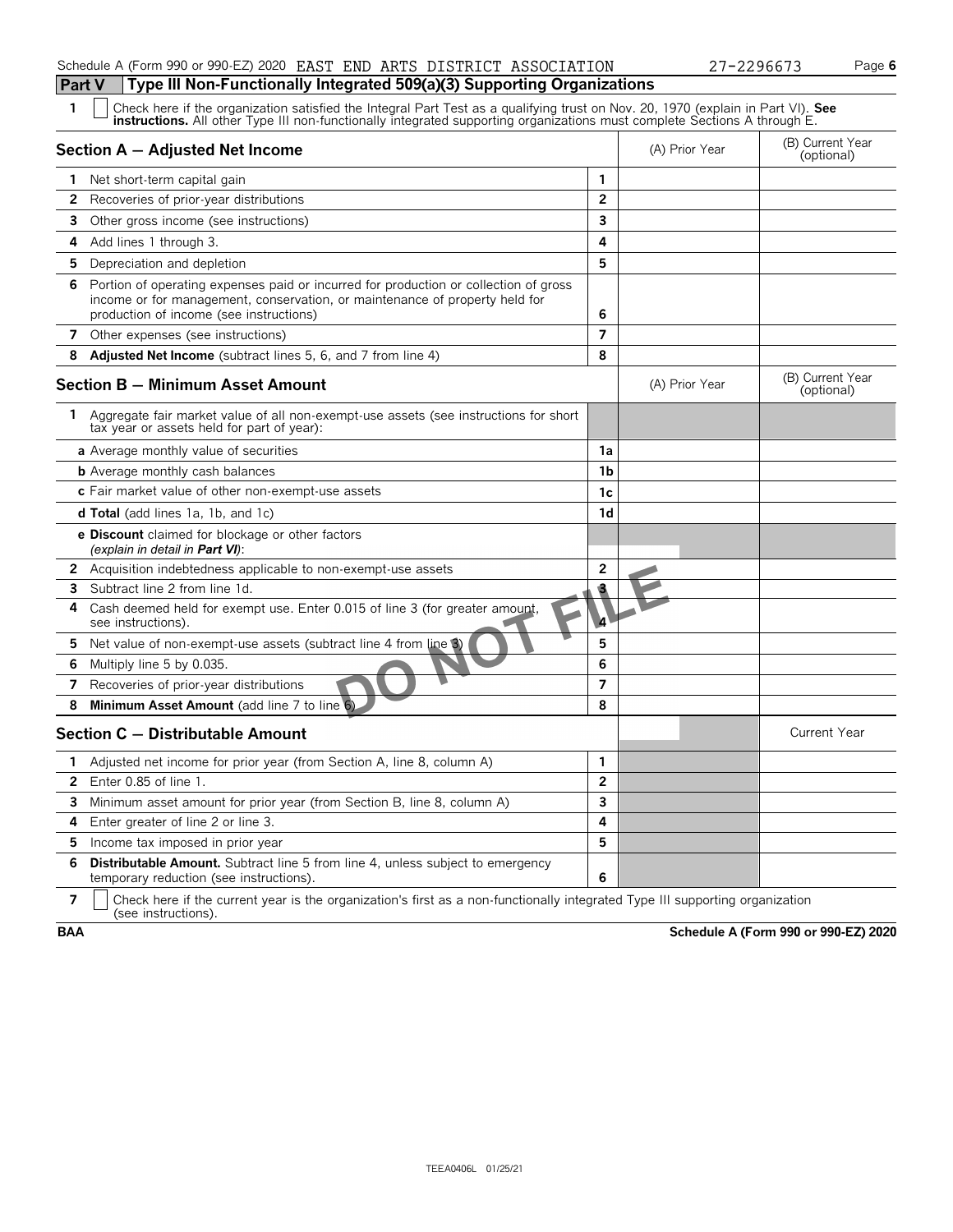| Schedule A (Form 990 or 990-EZ) 2020 |  |  |  | EAST END ARTS DISTRICT ASSOCIATION | 27-2296673 | $a$ <sub>aqe</sub> |
|--------------------------------------|--|--|--|------------------------------------|------------|--------------------|
|--------------------------------------|--|--|--|------------------------------------|------------|--------------------|

|    | Type III Non-Functionally Integrated 509(a)(3) Supporting Organizations (continued)<br><b>Part V</b>                                                                          |                                              |                                               |                |                                                  |
|----|-------------------------------------------------------------------------------------------------------------------------------------------------------------------------------|----------------------------------------------|-----------------------------------------------|----------------|--------------------------------------------------|
|    | Section D - Distributions                                                                                                                                                     |                                              |                                               |                | <b>Current Year</b>                              |
| 1  | Amounts paid to supported organizations to accomplish exempt purposes                                                                                                         |                                              |                                               | 1              |                                                  |
| 2  | Amounts paid to perform activity that directly furthers exempt purposes of supported organizations,<br>in excess of income from activity                                      |                                              |                                               | 2              |                                                  |
| 3  | Administrative expenses paid to accomplish exempt purposes of supported organizations                                                                                         |                                              |                                               | 3              |                                                  |
| 4  | Amounts paid to acquire exempt-use assets                                                                                                                                     |                                              |                                               | 4              |                                                  |
| 5  | Qualified set-aside amounts (prior IRS approval required $-$ provide details in <b>Part VI</b> )                                                                              |                                              |                                               | 5              |                                                  |
| 6  | Other distributions (describe in Part VI). See instructions.                                                                                                                  |                                              |                                               | 6              |                                                  |
| 7  | Total annual distributions. Add lines 1 through 6.                                                                                                                            |                                              |                                               | $\overline{7}$ |                                                  |
| 8  | Distributions to attentive supported organizations to which the organization is responsive (provide details                                                                   |                                              |                                               |                |                                                  |
|    | in Part VI). See instructions.                                                                                                                                                |                                              |                                               | 8              |                                                  |
| 9  | Distributable amount for 2020 from Section C, line 6                                                                                                                          |                                              |                                               | 9              |                                                  |
|    | 10 Line 8 amount divided by line 9 amount                                                                                                                                     |                                              |                                               | 10             |                                                  |
|    | Section E - Distribution Allocations (see instructions)                                                                                                                       | (i)<br><b>Excess</b><br><b>Distributions</b> | (ii)<br><b>Underdistributions</b><br>Pre-2020 |                | (iii)<br><b>Distributable</b><br>Amount for 2020 |
|    | Distributable amount for 2020 from Section C, line 6                                                                                                                          |                                              |                                               |                |                                                  |
|    | 2 Underdistributions, if any, for years prior to 2020 (reasonable<br>cause required - explain in Part VI). See instructions.                                                  |                                              |                                               |                |                                                  |
|    | 3 Excess distributions carryover, if any, to 2020                                                                                                                             |                                              |                                               |                |                                                  |
|    | a From 2015                                                                                                                                                                   |                                              |                                               |                |                                                  |
|    | b From 2016                                                                                                                                                                   |                                              |                                               |                |                                                  |
|    | c From 2017.                                                                                                                                                                  |                                              |                                               |                |                                                  |
|    | $d$ From 2018                                                                                                                                                                 |                                              |                                               |                |                                                  |
|    | e From 2019                                                                                                                                                                   |                                              |                                               |                |                                                  |
|    | f Total of lines 3a through 3e                                                                                                                                                |                                              |                                               |                |                                                  |
|    | g Applied to underdistributions of prior years                                                                                                                                |                                              |                                               |                |                                                  |
|    | h Applied to 2020 distributable amount                                                                                                                                        |                                              |                                               |                |                                                  |
|    | i Carryover from 2015 not applied (see instructions)                                                                                                                          |                                              |                                               |                |                                                  |
|    | j Remainder. Subtract lines 3g, 3h, and 3i from line 3f.                                                                                                                      |                                              |                                               |                |                                                  |
| 4  | Distributions for 2020 from Section D,<br>line 7:                                                                                                                             |                                              |                                               |                |                                                  |
|    | a Applied to underdistributions of prior years'                                                                                                                               |                                              |                                               |                |                                                  |
|    | <b>b</b> Applied to 2020 distributable amount                                                                                                                                 |                                              |                                               |                |                                                  |
|    | c Remainder. Subtract lines 4a and 4b from line 4.                                                                                                                            |                                              |                                               |                |                                                  |
| 5. | Remaining underdistributions for years prior to 2020, if any.<br>Subtract lines 3g and 4a from line 2. For result greater than<br>zero, explain in Part VI. See instructions. |                                              |                                               |                |                                                  |
|    | 6 Remaining underdistributions for 2020. Subtract lines 3h and 4b<br>from line 1. For result greater than zero, explain in Part VI. See<br>instructions.                      |                                              |                                               |                |                                                  |
|    | 7 Excess distributions carryover to 2021. Add lines 3j and 4c.                                                                                                                |                                              |                                               |                |                                                  |
|    | 8 Breakdown of line 7:                                                                                                                                                        |                                              |                                               |                |                                                  |
|    | <b>a</b> Excess from $2016$                                                                                                                                                   |                                              |                                               |                |                                                  |
|    | <b>b</b> Excess from 2017.                                                                                                                                                    |                                              |                                               |                |                                                  |
|    | <b>c</b> Excess from 2018                                                                                                                                                     |                                              |                                               |                |                                                  |
|    | $d$ Excess from 2019.                                                                                                                                                         |                                              |                                               |                |                                                  |
|    | <b>e</b> Excess from 2020.                                                                                                                                                    |                                              |                                               |                |                                                  |

**BAA Schedule A (Form 990 or 990-EZ) 2020**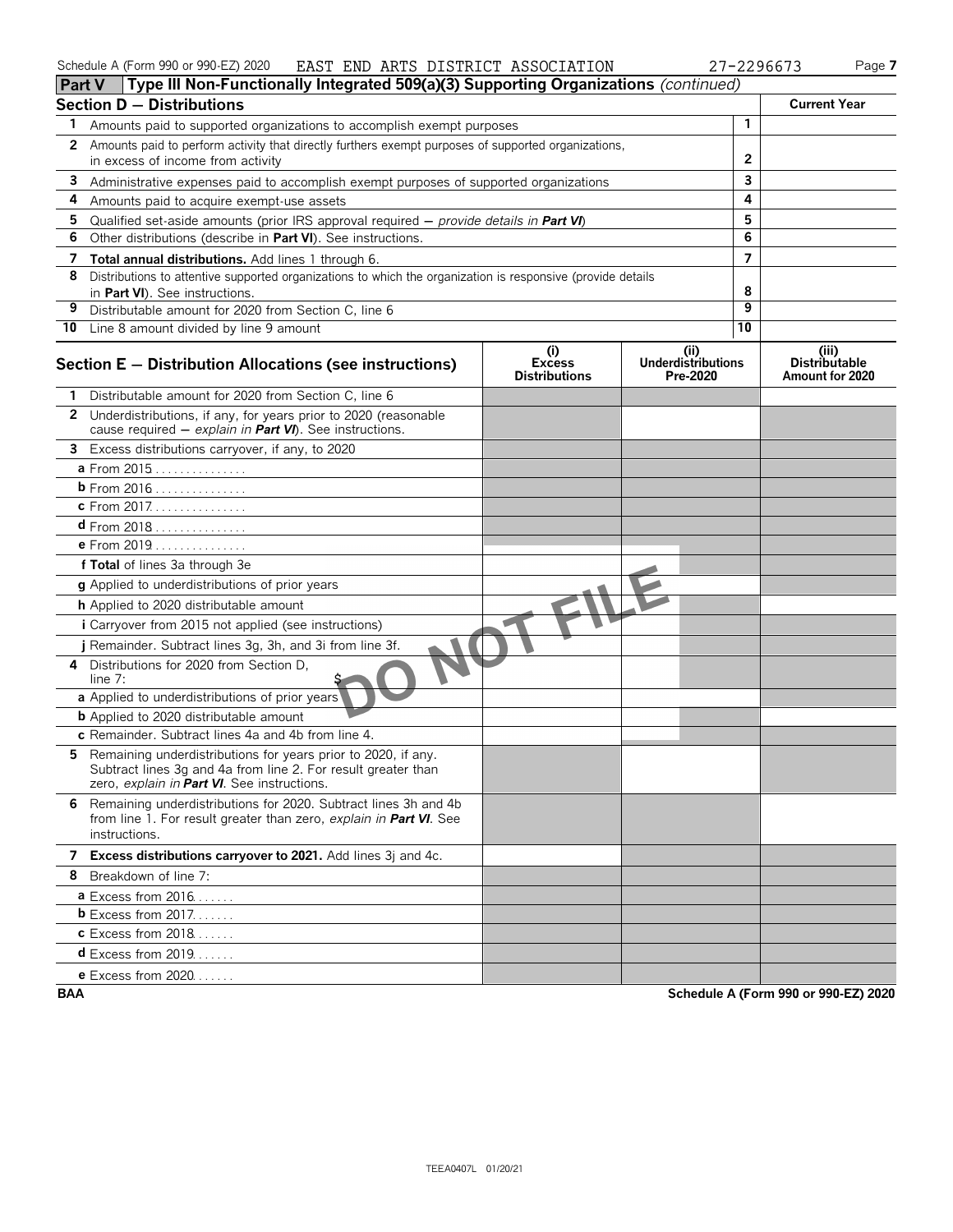|                | Schedule A (Form 990 or 990-EZ) 2020                                                                                   |  |  |  | EAST END ARTS DISTRICT ASSOCIATION | 27-2296673                                                                                                                                                                                                                             | Page 8 |
|----------------|------------------------------------------------------------------------------------------------------------------------|--|--|--|------------------------------------|----------------------------------------------------------------------------------------------------------------------------------------------------------------------------------------------------------------------------------------|--------|
| <b>Part VI</b> |                                                                                                                        |  |  |  |                                    | <b>Supplemental Information.</b> Provide the explanations required by Part II, line 10; Part II, line 17a or 17b; Part<br>III, line 12; Part IV, Section A, lines 1, 2, 3b, 3c, 4b, 4c, 5a, 6, 9a, 9b, 9c, 11a, 11b, and 11c; Part IV, |        |
|                |                                                                                                                        |  |  |  |                                    |                                                                                                                                                                                                                                        |        |
|                | B, lines 1 and 2; Part IV, Section C, line 1; Part IV, Section D, lines 2 and 3; Part IV, Section E, lines 1c, 2a, 2b, |  |  |  |                                    |                                                                                                                                                                                                                                        |        |
|                | 3a, and 3b; Part V, line 1; Part V, Section B, line 1e; Part V, Section D, lines 5, 6, and 8; and Part V, Section E,   |  |  |  |                                    |                                                                                                                                                                                                                                        |        |
|                | lines 2, 5, and 6. Also complete this part for any additional information. (See instructions.)                         |  |  |  |                                    |                                                                                                                                                                                                                                        |        |

DO NOT FILE